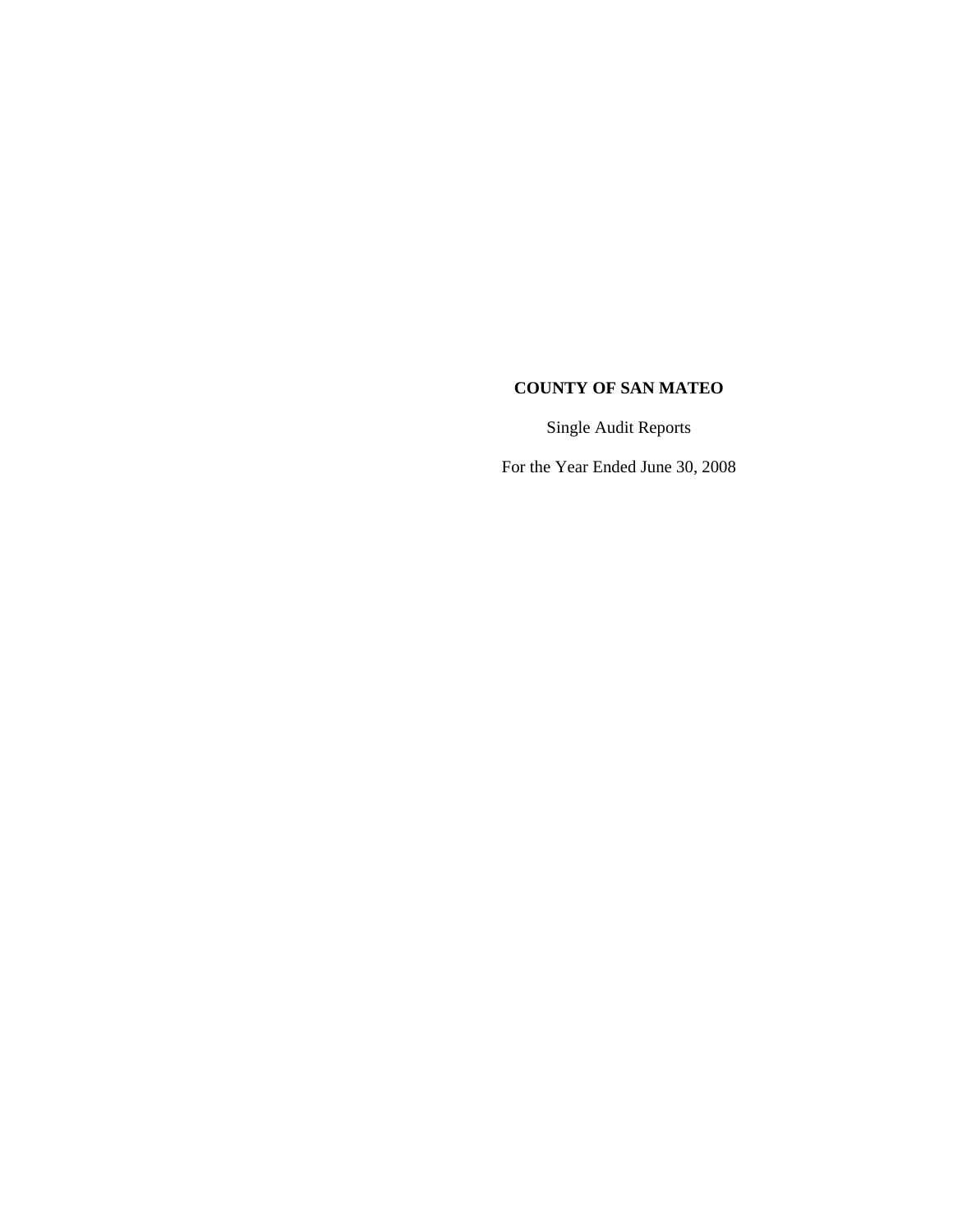Single Audit Reports For the Year Ended June 30, 2008

# *Table of Contents*

| Independent Auditor's Report on Internal Control Over Financial<br>Reporting and on Compliance and Other Matters Based on an Audit of<br>Financial Statements Performed in Accordance with Government Auditing Standards  13 - 14 |
|-----------------------------------------------------------------------------------------------------------------------------------------------------------------------------------------------------------------------------------|
| Independent Auditor's Report on Compliance with Requirements Applicable<br>to Each Major Program and on Internal Control Over Compliance in Accordance                                                                            |
|                                                                                                                                                                                                                                   |
|                                                                                                                                                                                                                                   |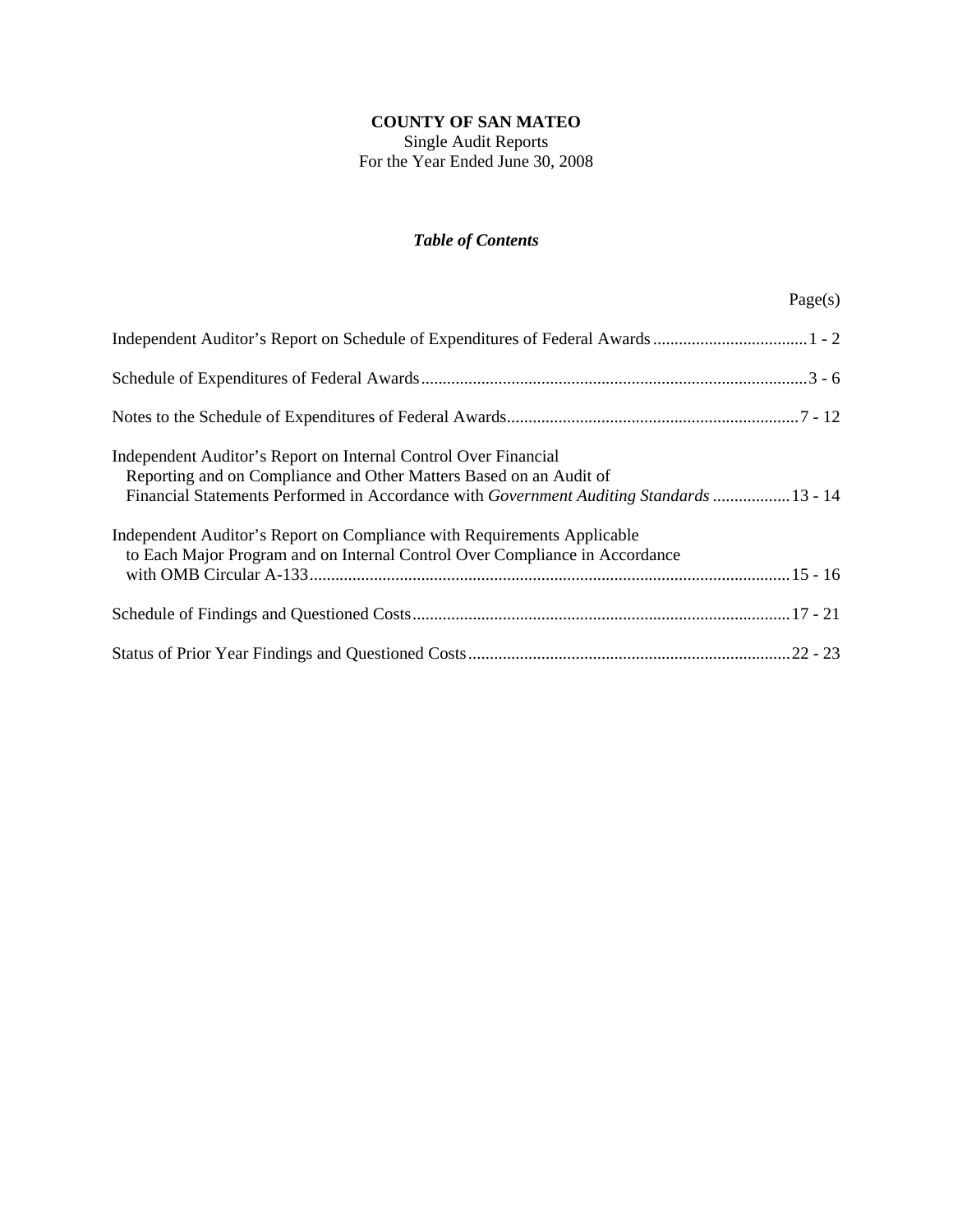

2175 N. California Boulevard, Suite 645<br>Walnut Creek, CA 94596 925.274.0190

> 515 S. Figueroa Street, Suite 325 Los Angeles, CA 90071

402 West Broadway, Suite 400 San Diego, CA 92101



To the Grand Jury and Board of Supervisors of the County of San Mateo Redwood City, California

## **INDEPENDENT AUDITOR'S REPORT ON SCHEDULE OF EXPENDITURES OF FEDERAL AWARDS**

We have audited the accompanying financial statements of the governmental activities, the business-type activities, the discretely presented component unit, each major fund, and the aggregate remaining fund information of the County of San Mateo, California (County), as of and for the fiscal year ended June 30, 2008, which collectively comprise the County's basic financial statements, and have issued our report dated November 25, 2008. These financial statements are the responsibility of the County's management. Our responsibility is to express opinions on these financial statements based on our audit. We did not audit the financial statements of the Housing Authority of the County of San Mateo (Housing Authority) and the San Mateo County Employees' Retirement Association (SamCERA). The Housing Authority, a major fund, represents 18 percent, 25 percent, and 29 percent of the assets, net assets and revenues, respectively, of the business-type activities. SamCERA represents 44 percent and 46 percent of assets and net assets, respectively, of the aggregate remaining fund information. Those financial statements were audited by other auditors whose reports thereon have been furnished to us, and our opinions, insofar as they relate to the amounts included for the Housing Authority and SamCERA, are based solely on the reports of the other auditors.

We conducted our audit in accordance with auditing standards generally accepted in the United States of America and the standards applicable to financial audits contained in *Government Auditing Standards*, issued by the Comptroller General of the United States. Those standards require that we plan and perform the audit to obtain reasonable assurance about whether the financial statements are free of material misstatement. An audit includes consideration of internal control over financial reporting as a basis for designing audit procedures that are appropriate in the circumstances, but not for the purpose of expressing an opinion on the effectiveness of the County's internal control over financial reporting. Accordingly, we express no such opinion. An audit also includes examining, on a test basis, evidence supporting the amounts and disclosures in the financial statements, assessing the accounting principles used and the significant estimates made by management, as well as evaluating the overall financial statement presentation. We believe that our audit and the reports of other auditors provide a reasonable basis for our opinions.

Our audit was conducted for the purpose of forming opinions on the financial statements that collectively comprise the County's basic financial statements. The accompanying schedule of expenditures of federal awards (Schedule) is presented for purposes of additional analysis as required by U.S. Office of Management and Budget (OMB) Circular A-133, *Audits of States, Local Governments, and Non-Profit Organizations*, and is not a required part of the basic financial statements. In addition, the Schedule does not include expenditures of federal awards received by the Housing Authority. The Housing Authority's expenditures are separately audited in accordance with OMB Circular A-133. The Schedule has been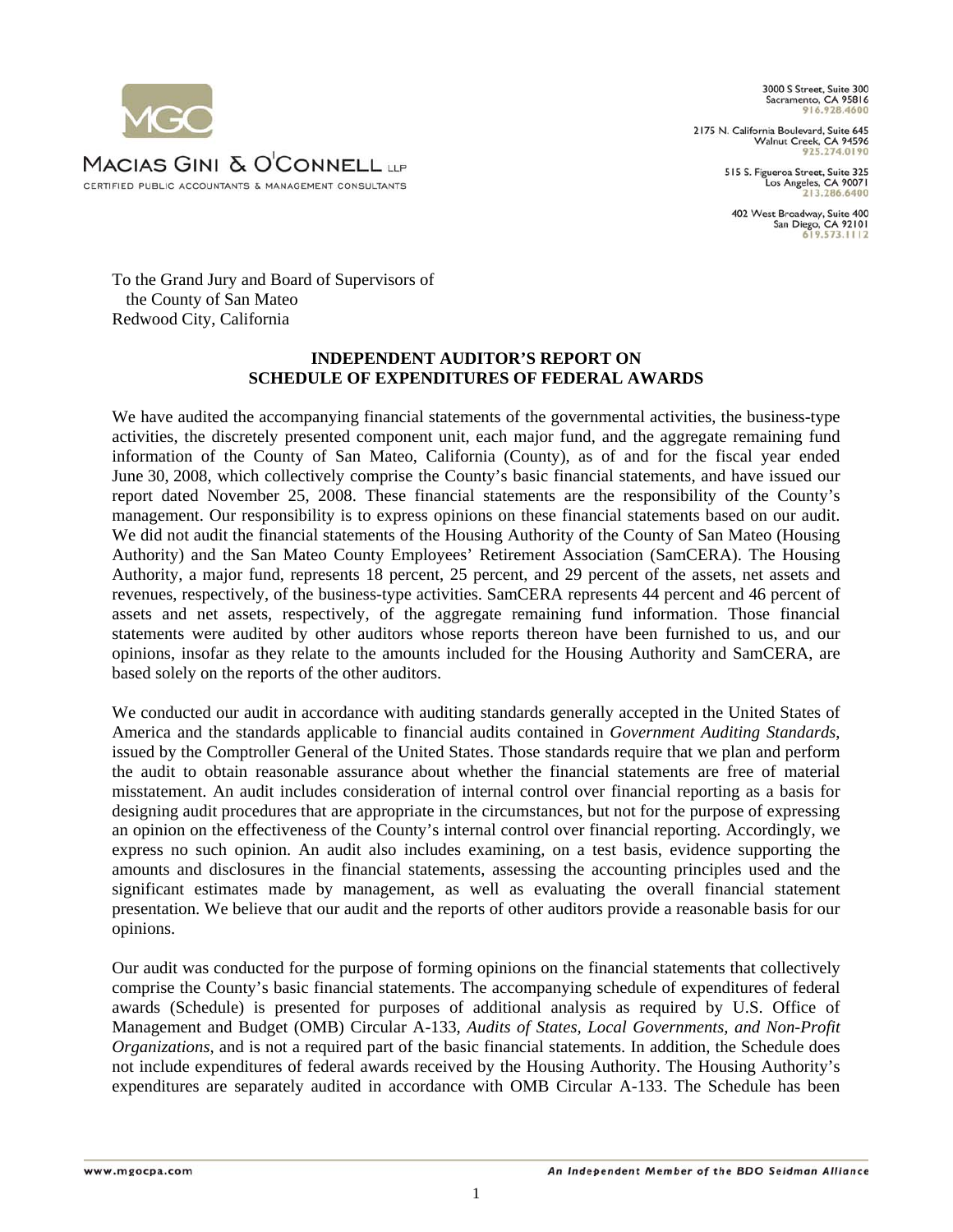subjected to the auditing procedures applied in the audit of the basic financial statements and, in our opinion, is fairly stated, in all material respects, in relation to the basic financial statements taken as a whole.

Macion Mini de C Connel 2 LLP

Walnut Creek, California November 25, 2008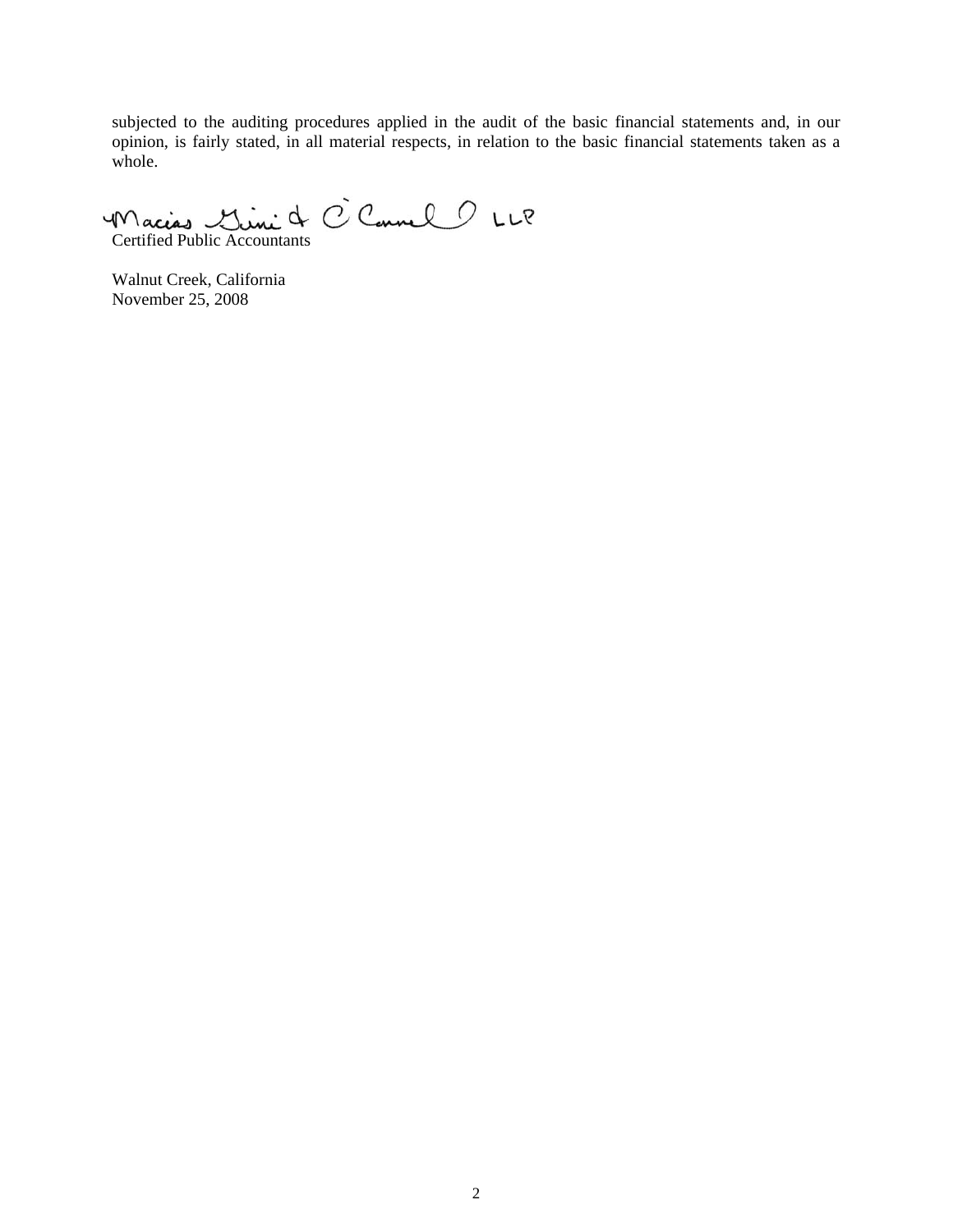# Schedule of Expenditures of Federal Awards

For the Year Ended June 30, 2008

|                                                                                                                                         | Catalog of Federal  |              | Amount        |                          |
|-----------------------------------------------------------------------------------------------------------------------------------------|---------------------|--------------|---------------|--------------------------|
|                                                                                                                                         | Domestic Assistance | Federal      | Provided to   | Pass-Through             |
| Federal Grantor/Pass-Through Grantor/Program Title                                                                                      | Number (CFDA)       | Expenditures | Subrecipients | <b>Entity Number</b>     |
| U.S. OFFICE OF NATIONAL DRUG CONTROL POLICY                                                                                             |                     |              |               |                          |
| Direct Program:                                                                                                                         |                     |              |               |                          |
| High Intensity Drug Trafficking Area                                                                                                    | 07.unknown          | 3,055,820    | -S            | n/a                      |
| Pass-Through Program, State of Florida, Monroe County Sheriff's Office:<br>High Intensity Drug Trafficking Area                         | 07.A-102-0208-51210 | 9,652        |               | A-102-0208-51210         |
| TOTAL U.S. OFFICE OF NATIONAL DRUG CONTROL POLICY                                                                                       |                     | 3,065,472    |               |                          |
| <b>U.S. DEPARTMENT OF AGRICULTURE</b>                                                                                                   |                     |              |               |                          |
| Pass-Through Programs, State of California, Department of Food and Agriculture:                                                         |                     |              |               |                          |
| Plant and Animal Disease, Pest Control, and Animal Care                                                                                 | 10.025              | 328,999      |               | 07-0102                  |
| Plant and Animal Disease, Pest Control, and Animal Care                                                                                 | 10.025              | 207,198      |               | 07-0648                  |
| Plant and Animal Disease, Pest Control, and Animal Care                                                                                 | 10.025              | 64,994       |               | 07-0420                  |
| Plant and Animal Disease, Pest Control, and Animal Care                                                                                 | 10.025              | 37,987       |               | 07-0828                  |
| Plant and Animal Disease, Pest Control, and Animal Care                                                                                 | 10.025              | 53,293       |               | 07-0922                  |
|                                                                                                                                         |                     |              |               |                          |
| Pass-Through Programs, State of California, Department of Social Services:                                                              |                     |              |               |                          |
| Food Stamp Cluster:                                                                                                                     |                     |              |               |                          |
| Food Stamps                                                                                                                             | 10.551              | 12,050,297   |               | 06-117-01                |
| State Administrative Matching Grants for Food Stamp Program                                                                             | 10.561              | 4,668,766    |               | n/a                      |
| State Administrative Matching Grants for Food Stamp Program                                                                             | 10.561              | 182,710      |               | 06-55115                 |
| Subtotal of Food Stamps Cluster                                                                                                         |                     | 16,901,773   |               |                          |
| Pass-Through Programs, State of California, Department of Education:                                                                    |                     |              |               |                          |
| <b>Child Nutrition Cluster:</b>                                                                                                         |                     |              |               |                          |
| School Breakfast Program                                                                                                                | 10.553              | 124,963      |               | 41-10413-6045223-01-1154 |
| National School Lunch Program<br>Subtotal of Child Nutrition Cluster                                                                    | 10.555              | 194,292      |               | 41-10413-6045223-01-1154 |
|                                                                                                                                         |                     | 319,255      | $\sim$        |                          |
| Pass-Through Program, State of California, Department of Public Health:<br>Special Supplemental Nutrition Program for Women, Infants,   |                     |              |               |                          |
| and Children (WIC Program)                                                                                                              | 10.557              | 2,355,114    |               | 05-45794                 |
| Subtotal Pass-Through Programs                                                                                                          |                     | 20,268,613   |               |                          |
| TOTAL U.S. DEPARTMENT OF AGRICULTURE                                                                                                    |                     | 20,268,613   |               |                          |
| U.S. DEPARTMENT OF HOUSING AND URBAN DEVELOPMENT                                                                                        |                     |              |               |                          |
|                                                                                                                                         |                     |              |               |                          |
| Direct Programs:                                                                                                                        |                     |              |               |                          |
| Community Development Block Grants/Entitlement Grants                                                                                   | 14.218              | 4,339,182    | 1,863,982     | n/a                      |
| <b>Emergency Shelter Grants Program</b>                                                                                                 | 14.231              | 170,093      | 163,836       | n/a                      |
| HOME Investment Partnerships Program                                                                                                    | 14.239              | 18,335,257   | 1,786,791     | n/a                      |
| <b>Subtotal of Direct Programs</b>                                                                                                      |                     | 22,844,532   | 3,814,609     |                          |
|                                                                                                                                         |                     |              |               |                          |
| Pass-Through Program, City & County of San Francisco:<br>Housing Opportunities for Persons with AIDS (HOPWA)                            | 14.241              | 670,000      | 485,172       | n/a                      |
|                                                                                                                                         |                     |              |               |                          |
| TOTAL U.S. DEPARTMENT OF HOUSING AND URBAN DEVELOPMENT                                                                                  |                     | 23,514,532   | 4,299,781     |                          |
| <b>U.S. DEPARTMENT OF JUSTICE</b>                                                                                                       |                     |              |               |                          |
| Direct Programs:                                                                                                                        |                     |              |               |                          |
| Edward Byrne Memorial State and Local Law Enforcement Assistance                                                                        |                     |              |               |                          |
| Discretionary Grants Program                                                                                                            | 16.580              | 46,450       |               | n/a                      |
| Drug Court Discretionary Grant Program                                                                                                  | 16.585              | 85,241       | 85,241        | n/a                      |
| State Criminal Alien Assistance Program                                                                                                 | 16.606              | 1,473,319    |               | n/a                      |
| Public Safety Partnership and Community Policing Grants                                                                                 | 16.710              | 90,700       |               |                          |
|                                                                                                                                         |                     |              |               | n/a                      |
| Forensic DNA Capacity Enhancement Program                                                                                               | 16.741              | 143,194      |               | n/a                      |
| Drug Enforcement Administrative Grant                                                                                                   | 16.unknown          | 12,112       |               | n/a                      |
| Southwest Border Prosecution Initiative                                                                                                 | 16.unknown          | 664,637      |               | n/a                      |
| <b>Subtotal of Direct Programs</b>                                                                                                      |                     | 2,515,653    | 85,241        |                          |
| Pass-Through Programs, State of California, Corrections Standards Authority:<br>Juvenile Accountability Block Grants                    | 16.523              | 42,036       | 42,036        | CSA 169-06               |
|                                                                                                                                         |                     |              |               |                          |
| Pass-Through Programs, State of California, Office of Juvenile<br>Part E - Developing, Testing and Demonstrating Promising New Programs | 16.541              | 114,874      | 107,100       | <b>JLFX0064</b>          |

See notes to the schedule of expenditures of federal awards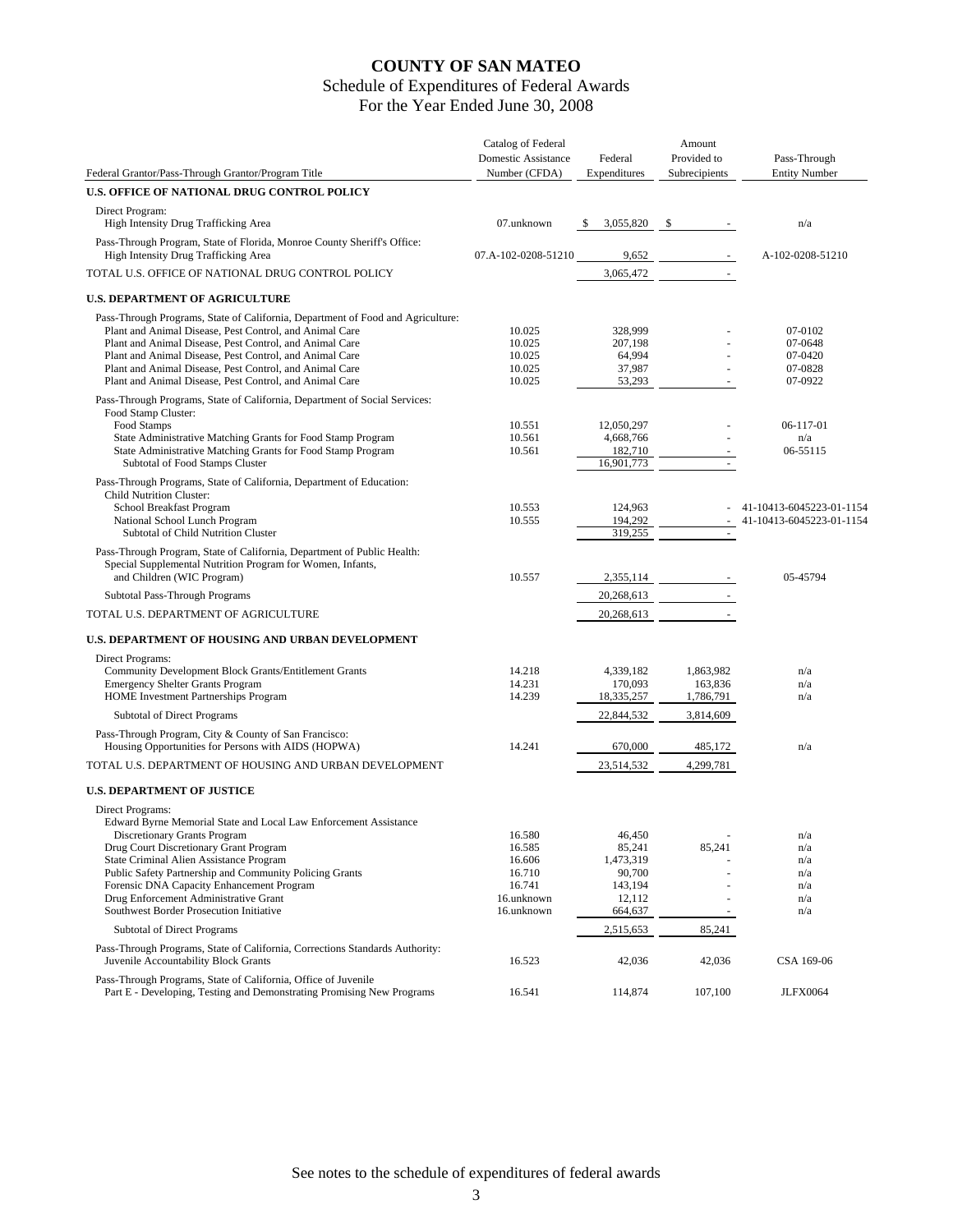|                                                                                                                     | Catalog of Federal  |                  | Amount        |                      |
|---------------------------------------------------------------------------------------------------------------------|---------------------|------------------|---------------|----------------------|
|                                                                                                                     | Domestic Assistance | Federal          | Provided to   | Pass-Through         |
| Federal Grantor/Pass-Through Grantor/Program Title                                                                  | Number (CFDA)       | Expenditures     | Subrecipients | <b>Entity Number</b> |
| <b>U.S. DEPARTMENT OF JUSTICE (Continued)</b>                                                                       |                     |                  |               |                      |
| Pass-Through Programs, State of California, Governor's Office of Emergency Services:                                |                     |                  |               |                      |
| National Institute of Justice Research, Evaluation, and Development Project Grants                                  | 16.560              | 11,069           |               | CQ05040410           |
| National Institute of Justice Research, Evaluation, and Development Project Grants                                  | 16.560              | 5,829            |               | CQ07050410           |
| Crime Victim Assistance                                                                                             | 16.575              | 170.755          |               | VW07260410           |
| Crime Victim Assistance                                                                                             | 16.575              | 110,000          | L,            | SE07170410           |
| Edward Byrne Memorial Formula Grant Program                                                                         | 16.579              | 246,497          |               | DC07180410           |
| Edward Bryne Memorial Justice Assistance Grant Program<br>Edward Bryne Memorial Justice Assistance Grant Program    | 16.738<br>16.738    | 73,146<br>60,198 |               | DJBX0111<br>DJBX0105 |
| Anti-Gang Initiative                                                                                                | 16.744              | 110,185          |               | AG0701410            |
| Subtotal of Pass-Through Programs                                                                                   |                     | 944,589          | 149,136       |                      |
| TOTAL U.S. DEPARTMENT OF JUSTICE                                                                                    |                     | 3,460,242        | 234,377       |                      |
|                                                                                                                     |                     |                  |               |                      |
| <b>U.S. DEPARTMENT OF LABOR</b>                                                                                     |                     |                  |               |                      |
| Pass-Through Program, State of California, Department of Aging:<br>Senior Community Service Employment Program      | 17.235              | 133,067          | 133,067       | TV-0506-08           |
|                                                                                                                     |                     |                  |               |                      |
| Pass-Through Programs, State of California, Employment Development Department:<br>Workforce Investment Act Cluster: |                     |                  |               |                      |
| Workforce Investment Act (WIA) Adult Program                                                                        | 17.258              | 125,940          | 125,940       | R760352              |
| Workforce Investment Act (WIA) Adult Program                                                                        | 17.258              | 795,605          | 137,902       | R865488              |
| Workforce Investment Act (WIA) Youth Activities                                                                     | 17.259              | 493,073          | 397,375       | R865488              |
| Workforce Investment Act (WIA) Youth Activities                                                                     | 17.259              | 397,375          | 397,375       | R760352              |
| Workforce Investment Act (WIA) Dislocated Workers                                                                   | 17.260              | 1,913,585        | 183,429       | R865488              |
| Workforce Investment Act (WIA) Dislocated Workers                                                                   | 17.260              | 511,302          | 208,382       | R760352              |
| Workforce Investment Act (WIA) Dislocated Workers                                                                   | 17.260              | 2,046            |               | R692504              |
| Subtotal of Workforce Investment Act Cluster                                                                        |                     | 4,238,926        | 1,450,403     |                      |
| Subtotal of Pass-Through Programs                                                                                   |                     | 4,371,993        | 1,583,470     |                      |
| TOTAL U.S. DEPARTMENT OF LABOR                                                                                      |                     | 4,371,993        | 1,583,470     |                      |
| <b>U.S. DEPARTMENT OF TRANSPORTATION</b>                                                                            |                     |                  |               |                      |
| Direct Program:                                                                                                     |                     |                  |               |                      |
| Airport Improvement Program                                                                                         | 20.106              | 1,244,093        |               | n/a                  |
| Pass-Through Program, State of California, Department of Transportation:                                            |                     |                  |               |                      |
| Highway Planning and Construction                                                                                   | 20.205              | 3,494            | L,            | CML 5935(049)        |
| Highway Planning and Construction                                                                                   | 20.205              | 11,144           | L.            | CML 5935(039)        |
| Highway Planning and Construction                                                                                   | 20.205              | 2,152            |               | CML 5935(048)        |
| Pass-Through Program, Metropolitan Transportation Commission:                                                       |                     |                  |               |                      |
| Job Access_Reverse Commute                                                                                          | 20.516              | 56,897           | 56,897        | R068734              |
|                                                                                                                     |                     |                  |               |                      |
| Pass-Through Program, City of Daly City:<br>State and Community Highway Safety                                      | 20.600              | 14,564           |               | AL0406               |
|                                                                                                                     |                     |                  |               |                      |
| Subtotal of Pass-Through Programs                                                                                   |                     | 88,251           | 56,897        |                      |
| TOTAL U.S. DEPARTMENT OF TRANSPORTATION                                                                             |                     | 1,332,344        | 56,897        |                      |
| <b>U.S. DEPARTMENT OF GENERAL SERVICES ADMINISTRATION</b>                                                           |                     |                  |               |                      |
| Pass-Through Program, State of California, Secretary of State:                                                      |                     |                  |               |                      |
| <b>Election Reform Payments</b>                                                                                     | 39.011              | 26,300           |               | 07G30129             |
| TOTAL U.S. DEPARTMENT OF GENERAL SERVICES ADMINISTRATION                                                            |                     | 26,300           |               |                      |
| U.S. ENVIRONMENTAL PROTECTION AGENCY                                                                                |                     |                  |               |                      |
| Pass-Through Program, State of California, Department of Public Health:                                             |                     |                  |               |                      |
| Beach Monitoring and Notification Program Implementation Grants                                                     | 66.472              | 25,000           |               | 07-65565             |
| Subtotal of Pass-Through Programs                                                                                   |                     | 25,000           |               |                      |
| TOTAL U.S. ENVIRONMENTAL PROTECTION AGENCY                                                                          |                     | 25,000           | $\sim$        |                      |
| <b>U.S. DEPARTMENT OF EDUCATION</b>                                                                                 |                     |                  |               |                      |
| Pass-Through Program, San Mateo County Office of Education:<br>Special Education_Grants to States                   | 84.027              | 1,979,619        |               | 04-14468-1041-01     |
|                                                                                                                     |                     |                  |               |                      |
| Pass-Through Program, State of California, Alcohol and Drug Programs:                                               |                     |                  |               |                      |
| Safe and Drug-Free Schools and Communities_State Grants                                                             | 84.186              | 126,871          | 47,075        | $03-05$              |
| Subtotal of Pass-Through Programs                                                                                   |                     | 2,106,490        | 47,075        |                      |
| TOTAL U.S. DEPARTMENT OF EDUCATION                                                                                  |                     | 2,106,490        | 47,075        |                      |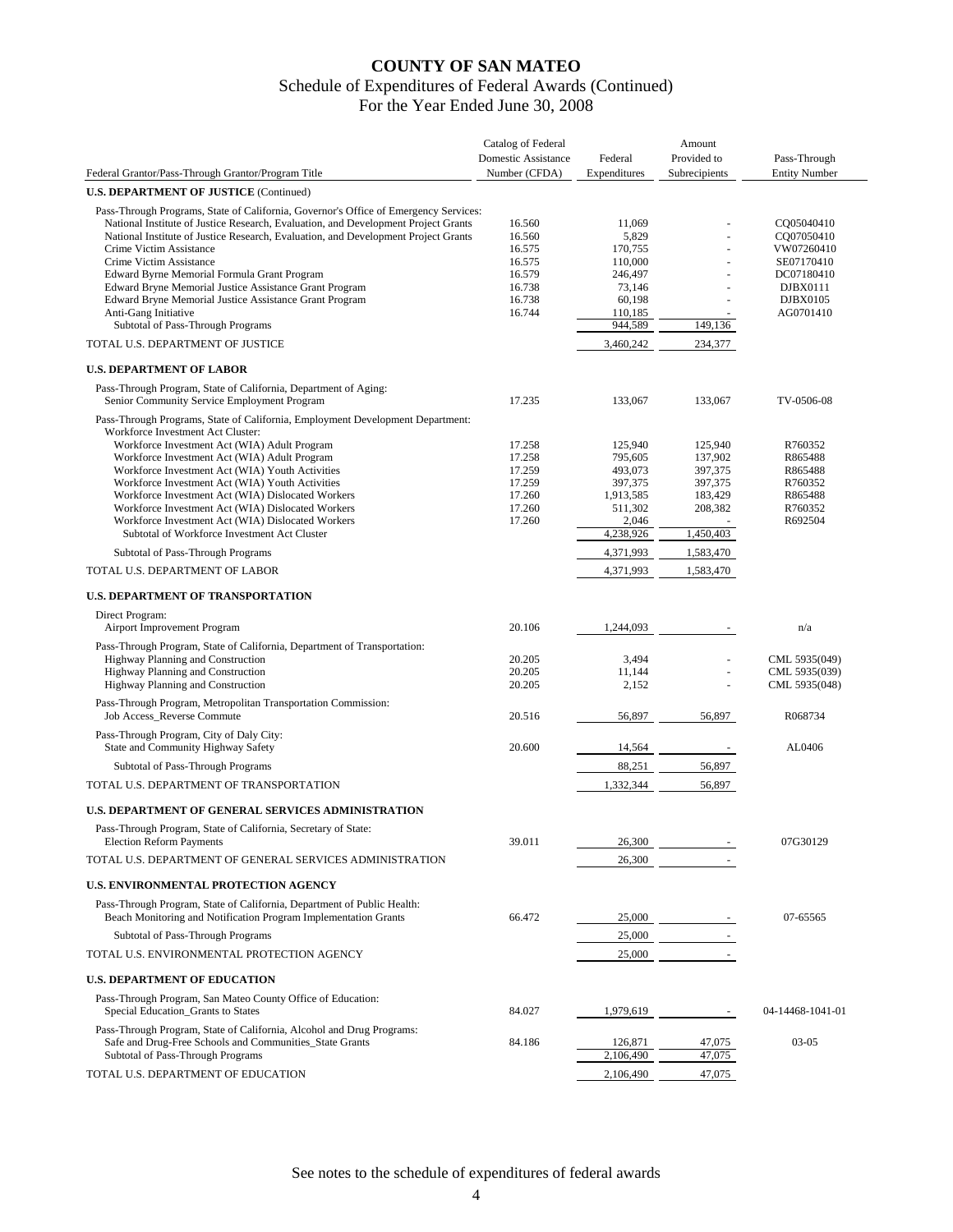# Schedule of Expenditures of Federal Awards (Continued)

For the Year Ended June 30, 2008

| Federal Grantor/Pass-Through Grantor/Program Title                                                                                             | Catalog of Federal<br>Domestic Assistance<br>Number (CFDA) | Federal<br>Expenditures | Amount<br>Provided to<br>Subrecipients | Pass-Through<br><b>Entity Number</b> |
|------------------------------------------------------------------------------------------------------------------------------------------------|------------------------------------------------------------|-------------------------|----------------------------------------|--------------------------------------|
| U.S. ELECTION ASSISTANCE COMMISSION                                                                                                            |                                                            |                         |                                        |                                      |
| Pass-Through Program, State of California, Secretary of State:<br>Help America Vote Act Requirements Payments                                  | 90.401                                                     | 317,520                 |                                        | 07G30129                             |
| TOTAL U.S. ELECTION ASSISTANCE COMMISSION                                                                                                      |                                                            | 317,520                 |                                        |                                      |
| U.S. DEPARTMENT OF HEALTH AND HUMAN SERVICES                                                                                                   |                                                            |                         |                                        |                                      |
| Direct Programs:                                                                                                                               |                                                            |                         |                                        |                                      |
| Homeless, Public Housing Primary Care, and School Based Health Centers)<br>Substance Abuse and Mental Health Services_Projects of Regional and | 93.224                                                     | 1,364,718               |                                        | n/a                                  |
| National Significance<br>Adolescent Family Life_Demonstration Projects                                                                         | 93.243<br>93.995                                           | 1,741,062<br>356,066    | 1,192,256                              | n/a<br>n/a                           |
| Subtotal of Direct Programs                                                                                                                    |                                                            | 3,461,846               | 1,192,256                              |                                      |
|                                                                                                                                                |                                                            |                         |                                        |                                      |
| Pass-Through Programs, State of California, Department of Aging:<br>Special Programs for the Aging - Title VII, Chapter 3 - Programs for       |                                                            |                         |                                        |                                      |
| Prevention of Elder Abuse, Neglect, and Exploitation                                                                                           | 93.041                                                     | 13,938                  |                                        | AP-0708-08                           |
| Special Programs for the Aging - Title VII, Chapter 2 - Long Term Care<br>Ombudsman Services for Older Individuals                             | 93.042                                                     | 40,575                  | 40,575                                 | AP-0708-08                           |
| Special Programs for the Aging - Title III, Part D - Disease Prevention and                                                                    |                                                            |                         |                                        |                                      |
| <b>Health Promotion Services</b>                                                                                                               | 93.043                                                     | 41,741                  | 41,741                                 | AP-0708-08                           |
| Aging Cluster:                                                                                                                                 |                                                            |                         |                                        |                                      |
| Special Programs for the Aging - Title III, Part B - Grants for<br>Supportive Services and Senior Centers                                      | 93.044                                                     | 760,900                 | 590,724                                | AP-0708-08                           |
| Special Programs for the Aging - Title III, Part C - Nutrition Services                                                                        | 93.045                                                     | 1,077,176               | 950,555                                | AP-0708-08                           |
| Nutrition Services Incentive Program                                                                                                           | 93.053                                                     | 154,771                 | 154,771                                | AP-0708-08                           |
| Subtotal of Special Programs for the Aging Cluster                                                                                             |                                                            | 1,992,847               | 1,696,050                              |                                      |
| National Family Caregiver Support, Title III, Part E                                                                                           | 93.052                                                     | 259,245                 | 186,952                                | AP-0708-08                           |
| U.S. Repatriation Program                                                                                                                      | 93.579                                                     | 1,126                   |                                        | n/a                                  |
| Medical Assistance Program (Medicaid; Title XIX)<br>Centers for Medicare and Medicaid Services (CMS) Research,                                 | 93.778                                                     | 400,227                 | $\overline{\phantom{a}}$               | MS-0708-13                           |
| Demonstrations and Evaluations                                                                                                                 | 93.779                                                     | 57,210                  | 51,447                                 | HI-0708-08                           |
| Pass-Through Programs, State of California, Department of Health Care Services:                                                                |                                                            |                         |                                        |                                      |
| State Children's Insurance Program                                                                                                             | 93.767                                                     | 410,582                 |                                        | n/a                                  |
| Medical Assistance Program (Medicaid; Title XIX)                                                                                               | 93.778                                                     | 1,736,285               |                                        | n/a                                  |
| Medical Assistance Program (Medicaid; Title XIX)                                                                                               | 93.778                                                     | 77,947                  |                                        | 05-45167                             |
| <b>Disabilities Prevention</b>                                                                                                                 | 93.184                                                     | 674,028                 |                                        | n/a                                  |
| <b>Immunization Grants</b><br><b>Immunization Grants</b>                                                                                       | 93.268<br>93.268                                           | 405,887<br>42,750       |                                        | 07-65247<br>07-65295                 |
|                                                                                                                                                |                                                            |                         |                                        |                                      |
| Pass-Through Programs, State of California, Department of Public Health:<br>Acquired Immunodeficiency Syndrome (AIDS) Activity                 | 93.118                                                     | 1,581,000               | 179,813                                | 07-65080                             |
| Centers for Disease Control and Prevention_Investigations and                                                                                  |                                                            |                         |                                        |                                      |
| <b>Technical Assistance</b><br>Social Services Block Grant                                                                                     | 93.283<br>93.667                                           | 1,044,355               |                                        | n/a<br>n/a                           |
| National Bioterrorism Hospital Preparedness Program                                                                                            | 93.889                                                     | 1,136,693<br>379,047    |                                        | n/a                                  |
| Preventive Health Services_Sexually Transmitted Diseases Control Grants                                                                        | 93.977                                                     | 40,000                  |                                        | 04-35754                             |
| Maternal and Child Health Services Block Grant to the States                                                                                   | 93.994                                                     | 1,117,214               |                                        | 200741                               |
| Pass-Through Programs, State of California, Department of Mental Health:                                                                       |                                                            |                         |                                        |                                      |
| Projects for Assistance in Transition from Homelessness (PATH)                                                                                 | 93.150                                                     | 131,903                 | 131,903                                | n/a                                  |
| <b>Block Grants for Community Mental Health Services</b>                                                                                       | 93.958                                                     | 856,762                 | 147,005                                | n/a                                  |
| Pass-Through Programs, State of California, Department of Social Services:                                                                     |                                                            |                         |                                        |                                      |
| Promoting Safe and Stable Families                                                                                                             | 93.556                                                     | 234,134                 | $\overline{\phantom{a}}$               | n/a                                  |
| Temporary Assistance for Needy Families<br>Refugee and Entrant Assistance - State Administered Programs                                        | 93.558<br>93.566                                           | 31,918,580<br>25,147    |                                        | n/a<br>n/a                           |
| Child Welfare Services_State Grants                                                                                                            | 93.645                                                     | 346,577                 |                                        | n/a                                  |
| Foster Care Title IV-E                                                                                                                         | 93.658                                                     | 13,493,522              |                                        | n/a                                  |
| Foster Care_Title IV-E                                                                                                                         | 93.658                                                     | 1,138,384               |                                        | 2024.00.01                           |
| <b>Adoption Assistance</b>                                                                                                                     | 93.659                                                     | 2,682,340               |                                        | n/a                                  |
| Chafee Foster Care Independence Program                                                                                                        | 93.674                                                     | 181,915                 |                                        | n/a                                  |
| Medical Assistance Program (Medicaid; Title XIX)                                                                                               | 93.778                                                     | 3,971,383               |                                        | San Mateo DOA 62                     |
| Pass-Through Program, State of California, Department of Child Support Services:                                                               |                                                            |                         |                                        |                                      |
| Child Support Enforcement                                                                                                                      | 93.563                                                     | 7,491,032               |                                        | n/a                                  |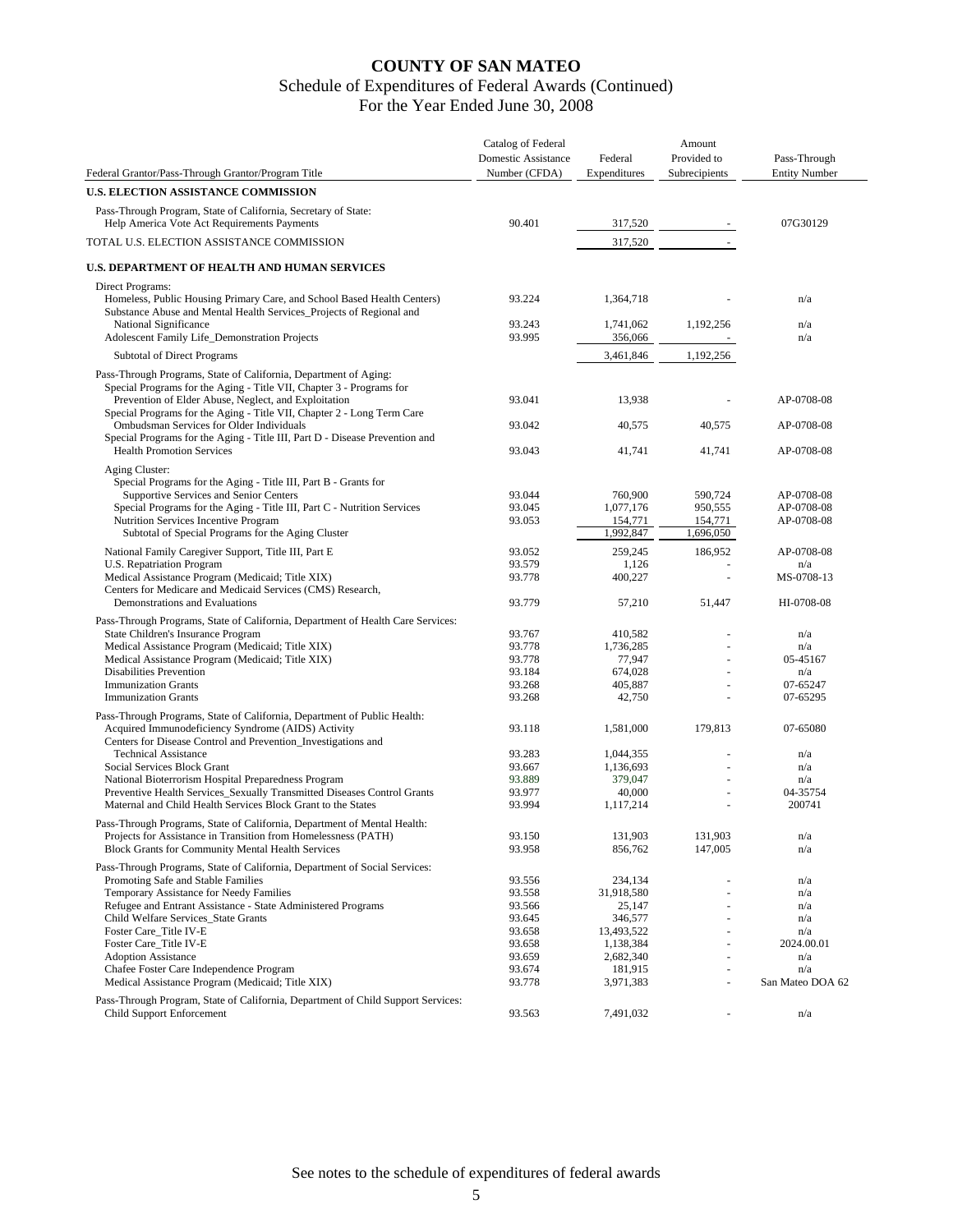|                                                                                           | Catalog of Federal  |               | Amount          |                        |
|-------------------------------------------------------------------------------------------|---------------------|---------------|-----------------|------------------------|
|                                                                                           | Domestic Assistance | Federal       | Provided to     | Pass-Through           |
| Federal Grantor/Pass-Through Grantor/Program Title                                        | Number (CFDA)       | Expenditures  | Subrecipients   | <b>Entity Number</b>   |
| U.S. DEPARTMENT OF HEALTH AND HUMAN SERVICES (Continued)                                  |                     |               |                 |                        |
| Pass-Through Programs, State of California, Department of Education:                      |                     |               |                 |                        |
| Child Care and Development Block Grants                                                   | 93.575              | 719,593       | 719,593         | C <sub>2</sub> AP-7059 |
| Child Care and Development Block Grants<br>Child Care Mandatory and Matching Funds of the | 93.575              | 207,490       |                 | CAPP-7066              |
| Child Care and Development Fund                                                           | 93.596              | 253.746       |                 | CAPP-7066              |
| Subtotal of Child Care and Development Fund Cluster                                       |                     | 1,180,829     | 719,593         |                        |
| Pass-Through Programs, State of California, Secretary of State:                           |                     |               |                 |                        |
| Voting Access for Individuals with Disabilities-Grants to States                          | 93.617              | 7,631         |                 | n/a                    |
| Pass-Through Programs, State of California, Alcohol and Drug Programs:                    |                     |               |                 |                        |
| Medical Assistance Program (Medicaid; Title XIX)                                          | 93.778              | 360,757       | 83.649          | 07B1CASAPT-02          |
| Block Grants for Prevention and Treatment of Substance Abuse                              | 93.959              | 4,585,673     | 4,002,557       | 07B1CASAPT-02          |
| Pass-Through Program, City and County of San Francisco:                                   |                     |               |                 |                        |
| HIV Emergency Relief Project Grants                                                       | 93.914              | 949,605       | 25,000          | DPHC08000816           |
| <b>HIV Emergency Relief Project Grants</b>                                                | 93.914              | 402,457       |                 | n/a                    |
| Subtotal of HIV Emergency Relief Program Grants                                           |                     | 1,352,062     | 25,000          |                        |
| Subtotal of Pass-Through Programs                                                         |                     | 81,411,328    | 7,306,285       |                        |
| TOTAL U.S. DEPARTMENT OF HEALTH AND HUMAN SERVICES                                        |                     | 84, 873, 174  | 8,498,541       |                        |
| <b>U.S. DEPARTMENT OF HOMELAND SECURITY</b>                                               |                     |               |                 |                        |
| Pass-Through Programs, City and County of San Francisco:                                  |                     |               |                 |                        |
| Urban Areas Security Initiative grants                                                    | 97.008              | 539,377       |                 | <b>2005 UASI</b>       |
| Urban Areas Security Initiative grants                                                    | 97.008              | 342,836       |                 | <b>2006 UASI</b>       |
| Pass-Through Programs, State of California, Governor's Office of Emergency Services:      |                     |               |                 |                        |
| Homeland Security Grant Program                                                           | 97.067              | 1,433,463     |                 | 2006-0071              |
| Homeland Security Grant Program                                                           | 97.067              | 793,574       |                 | 2007-0008              |
| Disaster Grants - Public Assistance (Presidentially Declared Disasters)                   | 97.036              | 22,536        |                 | <b>RM311</b>           |
| Subtotal of Pass-Through Programs                                                         |                     | 3,131,786     |                 |                        |
| TOTAL U.S. DEPARTMENT OF HOMELAND SECURITY                                                |                     | 3,131,786     |                 |                        |
| TOTAL EXPENDITURES OF FEDERAL AWARDS                                                      |                     | \$146,493,466 | 14,720,141<br>S |                        |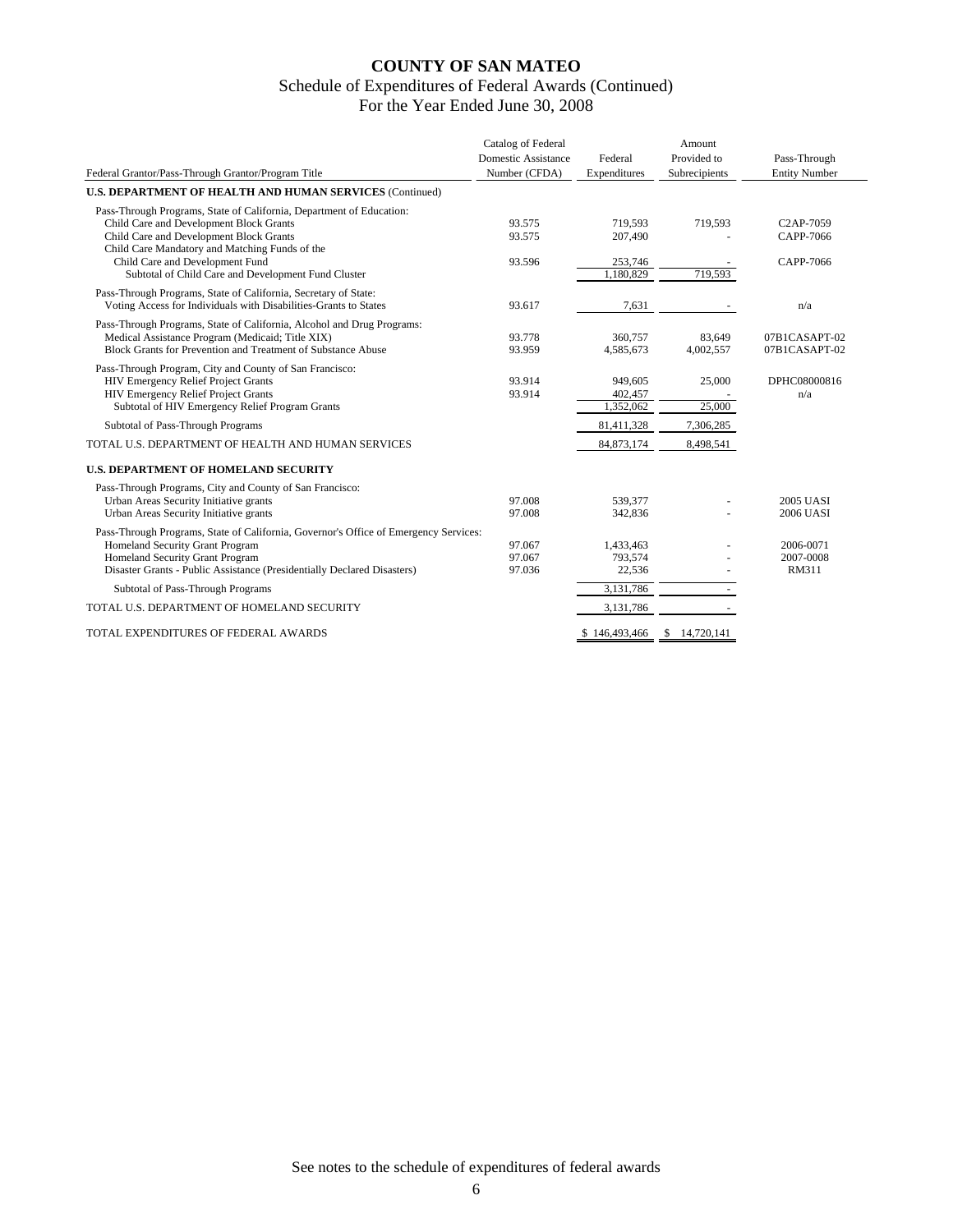## **1. GENERAL**

The schedule of expenditures of federal awards (Schedule) includes the federal grant activity of the County of San Mateo, California (County). All federal financial assistance received directly from federal agencies as well as federal financial assistance passed through other governmental agencies are included on this schedule except for assistance related to Medical Assistance (Medi-Cal) and Medicare Hospital Insurance (Medicare) (Note 5) and the Housing Authority of the County of San Mateo (Housing Authority) (Note 7).

## **2. BASIS OF ACCOUNTING**

The accompanying Schedule is presented using the modified accrual basis of accounting for program expenditures accounted for in the governmental funds and the accrual basis of accounting for program expenditures accounted for in the proprietary funds as described in Note 2(b) of the County's basic financial statements. In addition, the outstanding balance of prior years' loans that have significant continuing compliance requirements has been included in total federal expenditures for the HOME Investment Partnerships program (Note 8).

## **3. RELATIONSHIP TO FEDERAL FINANCIAL REPORTS**

Amounts reported in the accompanying Schedule agree or can be reconciled with amounts reported in the related federal financial assistance reports.

## **4. RELATIONSHIP TO BASIC FINANCIAL STATEMENTS**

Federal award expenditures agree or can be reconciled with the amounts reported in the County's basic financial statements.

## **5. MEDI-CAL AND MEDICARE**

Direct Medi-Cal and Medicare expenditures are excluded from the Schedule. These expenditures represent fees for services and are not included in the Schedule or in determining major programs. The County assists the State of California in determining eligibility and provides Medi-Cal and Medicare services through County-owned facilities. Administrative costs related to Medi-Cal and Medicare are, however, included in the Schedule under the Medical Assistance Program (CFDA number 93.778).

#### **6. FOOD STAMP BENEFITS**

The County issued food stamp benefits valued at \$12,050,297 during the year ended June 30, 2008. This amount is for information only as receipts and issuances of food stamp benefits are not recorded in the County's financial records.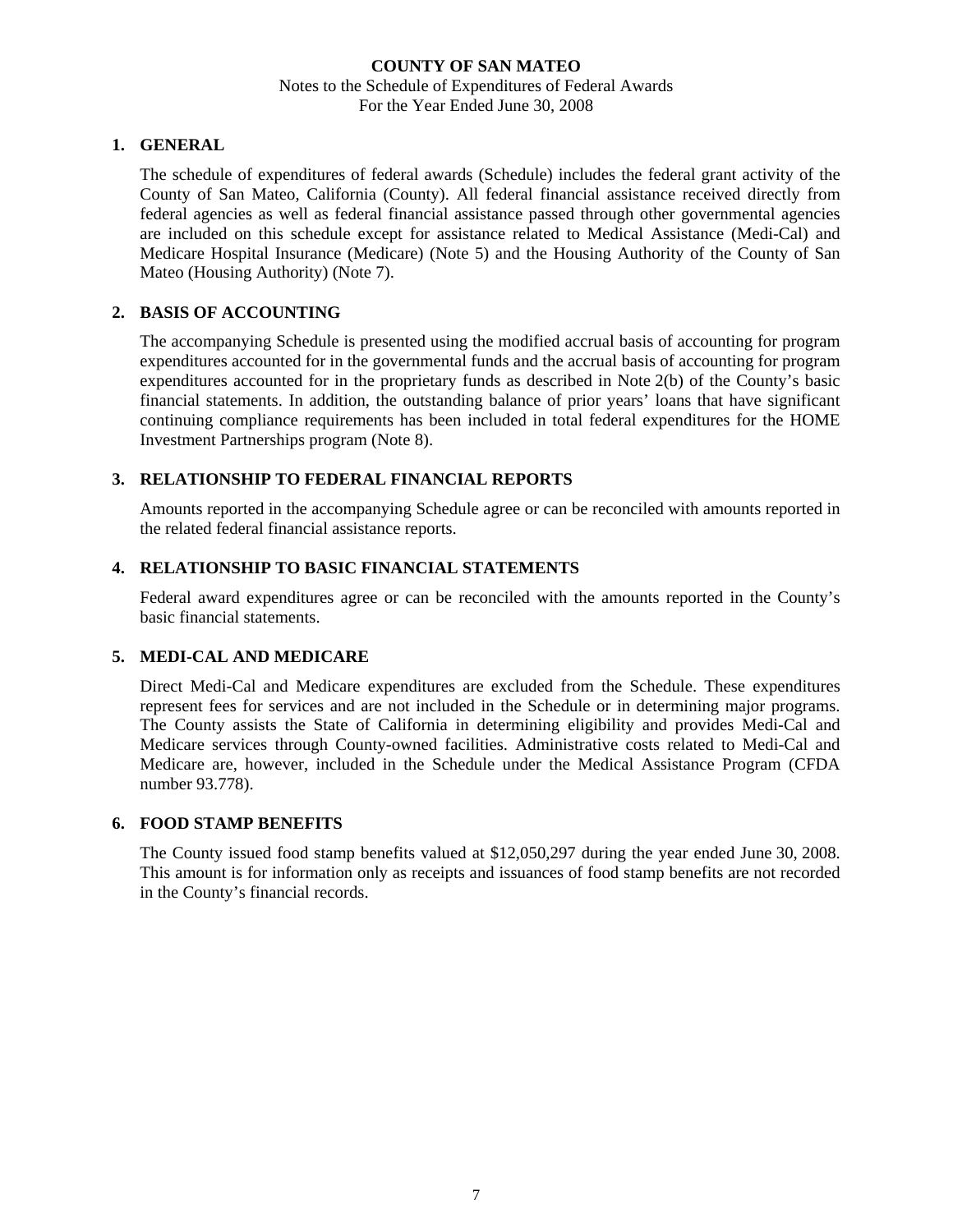## **7. HOUSING AUTHORITY OF THE COUNTY OF SAN MATEO**

Housing Authority expenditures are excluded from the Schedule because the Housing Authority is separately audited. The federal expenditures of the Housing Authority for the year ended June 30, 2008 are as follows:

| Program Title                                     | <b>CFDA</b> Number |                          | Federal<br>Expenditures |
|---------------------------------------------------|--------------------|--------------------------|-------------------------|
| Public and Indian Housing<br>Capital Fund Program | 14.850<br>14.872   | \$<br>319,157<br>240,019 |                         |
| Section 8 Programs:                               |                    |                          |                         |
| Moderate Rehabilitation                           | 14.856             |                          | 1,163,868               |
| Housing Choice Voucher                            | 14.871             |                          | 52,866,624              |
| <b>Shelter Plus Care</b>                          | 14.238             |                          | 1,942,594               |
| Moving to Work                                    | 14.871             |                          | 4,882,547               |
| Supportive Housing                                | 14.235             |                          | 555,708                 |
| Total                                             |                    | S                        | 61,970,517              |

## **8. LOANS OUTSTANDING**

The County participates in certain federal award programs that sponsor revolving loan programs, which are administered by the County. These programs maintain servicing and trust arrangements with the County to collect loan repayments. The funds are returned to the programs upon repayment of the principal and interest. The federal government has imposed certain significant continuing compliance requirements with respect to the loans rendered under the HOME Investment Partnerships (HOME) Program (CFDA number 14.239). In accordance with Subpart B, Section 205 of the U.S. Office of Management and Budget Circular A-133, the County has reported the outstanding balance of loans from previous years that have significant continuing compliance requirements as of June 30, 2008 along with the value of total outstanding and new loans made during the current year.

During the year ended June 30, 2008, the County incurred \$11,272 in expenditures related to new loans under the HOME program. As of June 30, 2008, the total amount of HOME loans outstanding subject to continuing compliance requirements was \$16,197,672, which is included in the Schedule.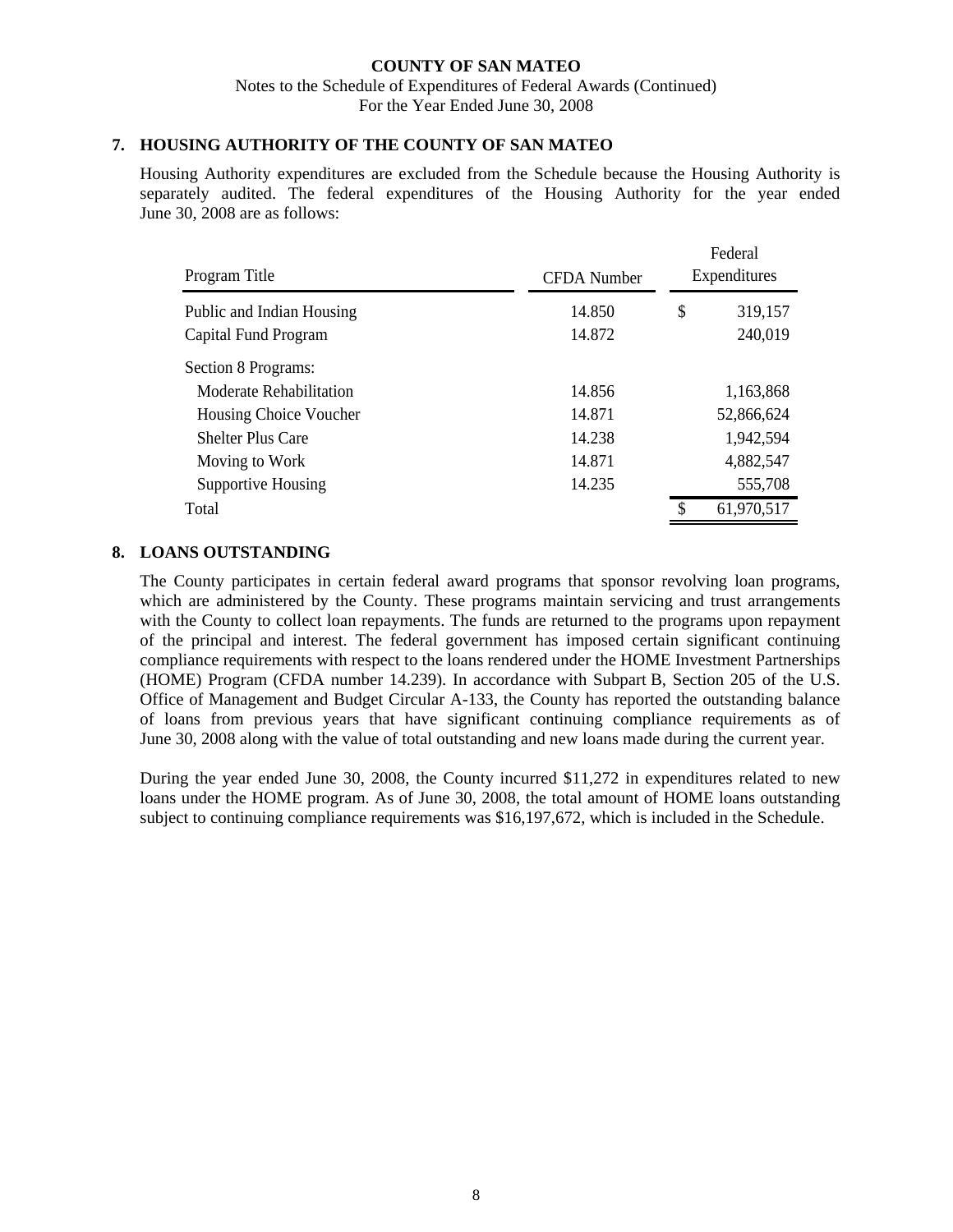## **9. CALIFORNIA DEPARTMENT OF AGING (CDA) SINGLE AUDIT REPORTING REQUIREMENTS**

The terms and conditions of agency contracts with CDA require agencies to display state-funded expenditures discretely along with the related federal expenditures. For state grants not involving federal funding, the amounts are to be displayed separately. The following schedule is presented to comply with these requirements.

| <b>Federal Grantor</b>                                |             | Grant/     |                         |                          |
|-------------------------------------------------------|-------------|------------|-------------------------|--------------------------|
| Pass-through Grantor                                  | <b>CFDA</b> | Contract   | Expenditures            |                          |
| Program Title                                         | No.         | Number     | State                   | Federal                  |
| <b>U.S. Department of Labor</b>                       |             |            |                         |                          |
| Passed through CA Department of Aging                 |             |            |                         |                          |
| Senior Community Service Employment Program           | 17.235      | TV-0506-08 | $\mathcal{S}$<br>56,570 | $\mathcal{S}$<br>133,067 |
| <b>U.S. Department of Health &amp; Human Services</b> |             |            |                         |                          |
| Passed through CA Department of Aging                 |             |            |                         |                          |
| Special Programs for Aging-Title VII, Chapter 3       |             |            |                         |                          |
| Programs for Prevention of Elder Abuse,               |             |            |                         |                          |
| Neglect, & Exploitation                               | 93.041      | AP-0708-08 | 462                     | 13,938                   |
| Special Programs for Aging-Title VII, Chapter 2       |             |            |                         |                          |
| Long Term Care Ombudsman Services for                 |             |            |                         |                          |
| Older Individuals                                     | 93.042      | AP-0708-08 | 106,396                 | 40,575                   |
| Special Programs for Aging-Title III, Part D          |             |            |                         |                          |
| Disease Prevention and Health Promotion Services      | 93.043      | AP-0708-08 | 8,007                   | 41,741                   |
| Special Programs for Aging-Title III, Part B          |             |            |                         |                          |
| Grants for Supportive Services and Senior Centers     | 93.044      | AP-0708-08 | 24,749                  | 760,900                  |
| Special Programs for Aging-Title III, Part C          |             |            |                         |                          |
| <b>Nutrition Services</b>                             | 93.045      | AP-0708-08 | 213,841                 | 1,077,176                |
| National Family Caregiver Support, Title III, Part E  | 93.052      | AP-0708-08 |                         | 259,245                  |
| Nutrition Services Incentive Program                  | 93.053      | AP-0708-08 | $\frac{1}{2}$           | 154,771                  |
| U.S. Repatriation                                     | 93.579      | n/a        |                         | 1,126                    |
| Medical Assistance Program (Medicaid; Title XIX)      | 93.778      | MS-0708-13 |                         | 400,227                  |
| <b>Centers for Medicare and Medicaid Services</b>     |             |            |                         |                          |
| (CMS) Research, Demonstrations and Evaluations        | 93.779      | HI-0708-08 | 181,585                 | 57,210                   |
| Total Expenditures of CDA and Federal Awards          |             |            | 591,610                 | \$2,939,976              |
| State Awards - California Department of Aging:        |             |            |                         |                          |
|                                                       |             |            |                         |                          |
| CBSP - Administration                                 |             | AP-0708-08 | 11,849                  |                          |
| CBSP - Linkages                                       |             | AP-0708-08 | 249,566                 |                          |
| CBSP - Respite Purchase of Service                    |             | AP-0708-08 | 15,842                  |                          |
| CBSP - Brown Bag Program                              |             | AP-0708-08 | 23,425                  |                          |
| <b>CBSP - ADCRC</b>                                   |             | AP-0708-08 | 75,884                  |                          |
| Ombudsman Volunteer Recruitment Initiative            |             | AP-0708-08 | 27,468                  |                          |
| <b>Total Expenditures of CDA Awards</b>               |             |            | 995,644<br>\$           |                          |
|                                                       |             |            |                         |                          |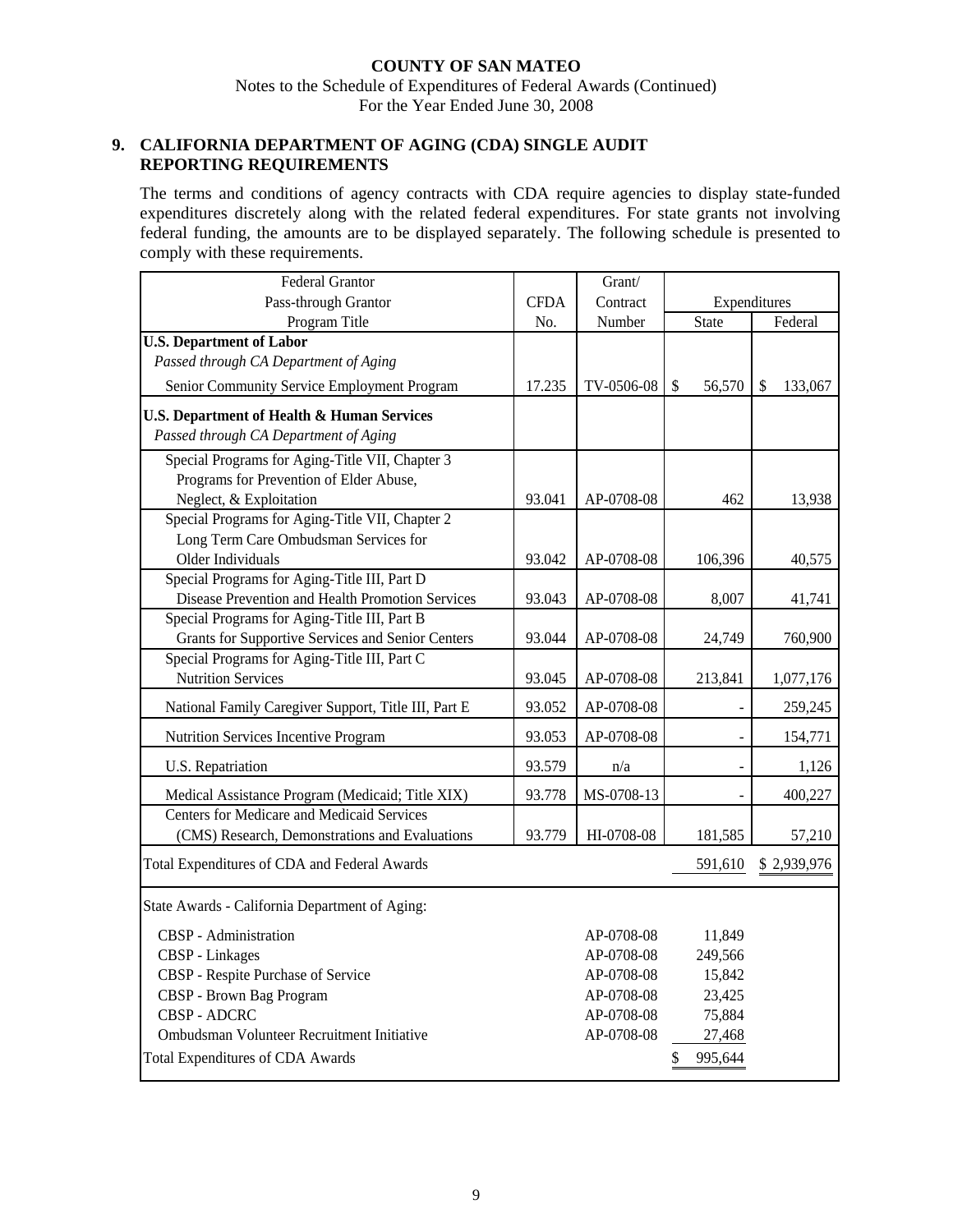## **10. PROGRAM TOTALS**

The Schedule does not summarize all programs that receive funding from various funding sources or grants. The following table summarizes these programs by CFDA numbers.

|                             | CFDA number / Program Title /                                                                        | Pass Through                                                                    |    | Federal                   |
|-----------------------------|------------------------------------------------------------------------------------------------------|---------------------------------------------------------------------------------|----|---------------------------|
|                             |                                                                                                      | <b>Entity Number</b><br>Federal Grantor or Pass-Through Grantor<br>Expenditures |    |                           |
| (a)                         | CFDA No. 10.025 - Plant and Animal Disease, Pest Control, and Animal Care                            |                                                                                 |    |                           |
|                             | State of California, Department of Food and Agriculture                                              | 07-0102                                                                         | \$ | 328,999                   |
|                             | State of California, Department of Food and Agriculture                                              | 07-0648                                                                         |    | 207,198                   |
|                             | State of California, Department of Food and Agriculture                                              | 07-0420                                                                         |    | 64,994                    |
|                             | State of California, Department of Food and Agriculture                                              | 07-0828                                                                         |    | 37,987                    |
|                             | State of California, Department of Food and Agriculture                                              | 07-0922                                                                         |    | 53,293                    |
|                             |                                                                                                      | Program Total                                                                   | \$ | 692,471                   |
| <b>(b)</b>                  | CFDA No. 10.561 - State Administrative Matching Grants for Food Stamp Program                        |                                                                                 |    |                           |
|                             | State of California, Department of Social Services                                                   | n/a                                                                             |    | \$4,668,766               |
|                             | State of California, Department of Social Services                                                   | 06-55115                                                                        |    | 182,710                   |
|                             |                                                                                                      | Program Total                                                                   |    | \$4,851,476               |
| $\left( \mathbf{c} \right)$ | CFDA No. 16.560 - National Institute of Justice Research, Evaluation, and Development Project Grants |                                                                                 |    |                           |
|                             | State of California, Governor's Office of Emergency Services                                         | CQ05040410                                                                      | \$ | 11,069                    |
|                             | State of California, Governor's Office of Emergency Services                                         | CQ07050410                                                                      |    | 5,829                     |
|                             |                                                                                                      | Program Total                                                                   | \$ | 16,898                    |
| (d)                         | CFDA No. 16.575 - Crime Victim Assistance                                                            |                                                                                 |    |                           |
|                             | State of California, Governor's Office of Emergency Services                                         | VW07260410                                                                      | \$ | 170,755                   |
|                             | State of California, Governor's Office of Emergency Services                                         | SE07170410                                                                      |    | 110,000                   |
|                             |                                                                                                      | Program Total                                                                   | \$ | 280,755                   |
| (e)                         | CFDA No. 16.738 - Edward Byrne Memorial Justice Assistance Grant Program                             |                                                                                 |    |                           |
|                             | State of California, Governor's Office of Emergency Services                                         | DJBX0111                                                                        | \$ | 73,146                    |
|                             | State of California, Governor's Office of Emergency Services                                         | DJBX0105                                                                        |    | 60,198                    |
|                             |                                                                                                      | Program Total                                                                   | \$ | 133,344                   |
| (f)                         | CFDA No. 17.258 - Workforce Investment Act (WIA) Adult Program                                       |                                                                                 |    |                           |
|                             | State of California, Employment Development Department                                               | R760352                                                                         | \$ | 125,940                   |
|                             | State of California, Employment Development Department                                               | R865488                                                                         |    | 795,605                   |
|                             |                                                                                                      | Program Total                                                                   | \$ | 921,545                   |
| (g)                         | CFDA No. 17.259 - Workforce Investment Act (WIA) Youth Activities                                    |                                                                                 |    |                           |
|                             | State of California, Employment Development Department                                               | R865488                                                                         | \$ | 493,073                   |
|                             | State of California, Employment Development Department                                               | R760352                                                                         |    | 397,375                   |
|                             |                                                                                                      | Program Total                                                                   | \$ | 890,448                   |
| (h)                         | CFDA No. 17.260 - Workforce Investment Act (WIA) Dislocated Workers                                  |                                                                                 |    |                           |
|                             | State of California, Employment Development Department                                               | R865488                                                                         |    | \$1,913,585               |
|                             | State of California, Employment Development Department                                               | R760352                                                                         |    | 511,302                   |
|                             | State of California, Employment Development Department                                               | R692504                                                                         |    | 2,046                     |
|                             |                                                                                                      | Program Total                                                                   |    | $\overline{\$}$ 2,426,933 |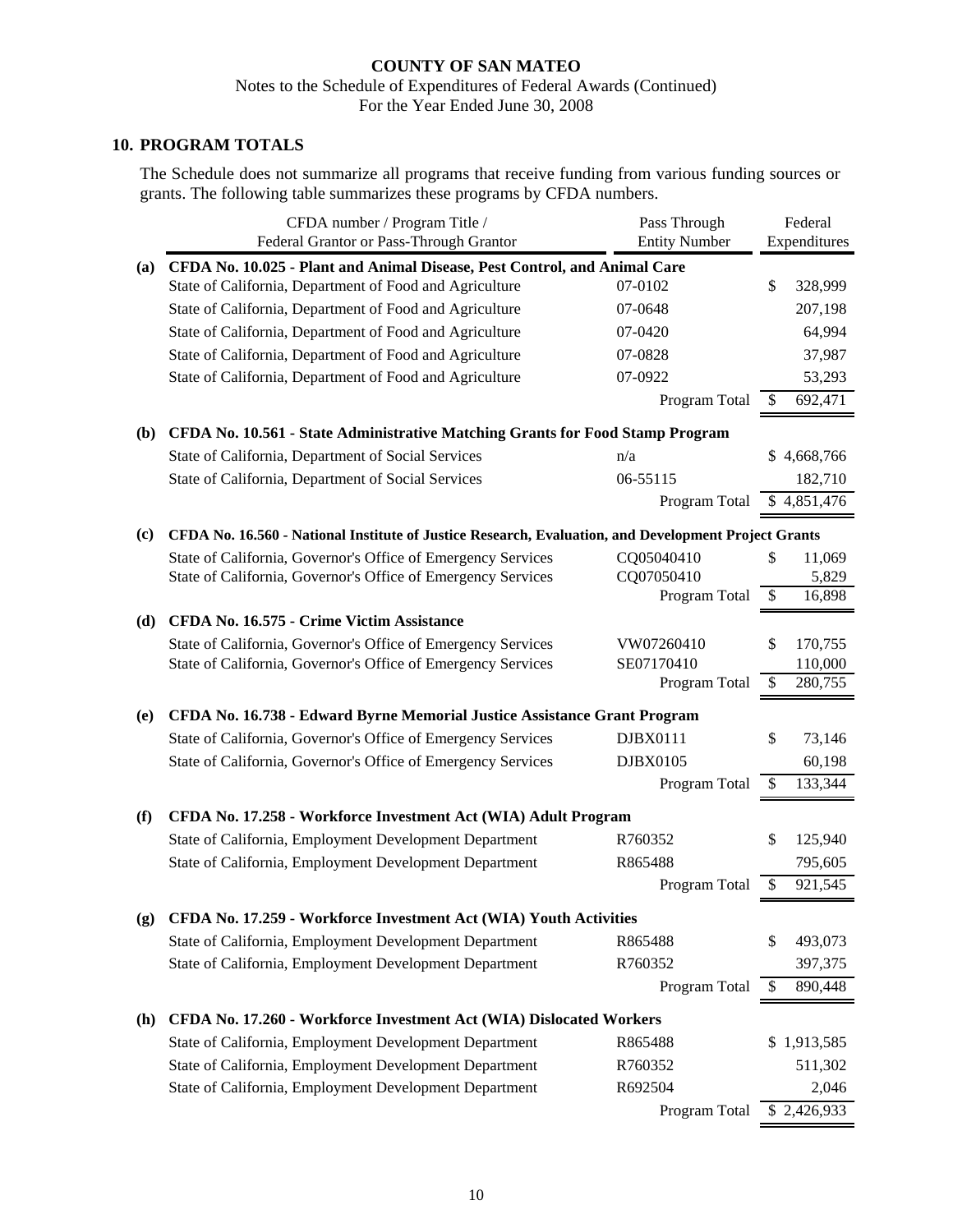## **10. PROGRAM TOTALS (Continued)**  CFDA number / Program Title / Pass Through Federal Federal Grantor or Pass-Through Grantor Entity Number Expenditures **(i) CFDA No. 20.205 - Highway Planning and Construction** State of California, Department of Transportation CML 5935(049) \$ 3,494 State of California, Department of Transportation CML 5935(039) 11,144 State of California, Department of Transportation CML 5935(048) 2,152 Program Total  $$ 16,790$ **(j) CFDA No. 93.268 - Immunization Grants** State of California, Department of Health Services 07-65247 \$ 405,887 State of California, Department of Health Services 07-65295 42,750 Program Total  $$448,637$ **(k) CFDA No. 93.575 - Child Care and Development Block Grants** State of California, Department of Education C2AP-7059 \$ 719,593 State of California, Department of Education CAPP-7066 207,490 Program Total  $\overline{\$}$  927,083 **(l) CFDA No. 93.658 - Foster Care Title IV-E** State of California, Department of Social Services n/a has n/a \$13,493,522 State of California, Department of Social Services 2024.00.01 1,138,384 Program Total  $$14,631,906$ **(m) CFDA No. 93.778 - Medical Assistance Program (Medicaid: Title XIX)** State of California, Department of Health Care Services n/a \$ 1,736,285 State of California, Department of Health Care Services 05-45167 77,947 State of California, Department of Social Services San Mateo DOA 62 3,971,384 State of California, Alcohol and Drug Programs 07B1CASAPT-02 360,757 State of California, Department of Aging MS-0708-13 400,227 Program Total  $$6,546,600$ **(n) CFDA No. 93.914 - HIV Emergency Relief Project Grants** City and County of San Francisco DPHC08000816  $\frac{1}{9}$  949,605 City and County of San Francisco n/a  $n/a$  402,457 Program Total  $$1,352,062$ **(o) CFDA No. 97.008/97.067 - Homeland Security Cluster** City and County of San Francisco 2005 UASI \$ 539,377 City and County of San Francisco 2006 UASI 342,836 State of California, Governor's Office of Emergency Services 2006-0071 1,433,463 State of California, Governor's Office of Emergency Services 2007-0008 793,574 Cluster Total  $$3,109,250$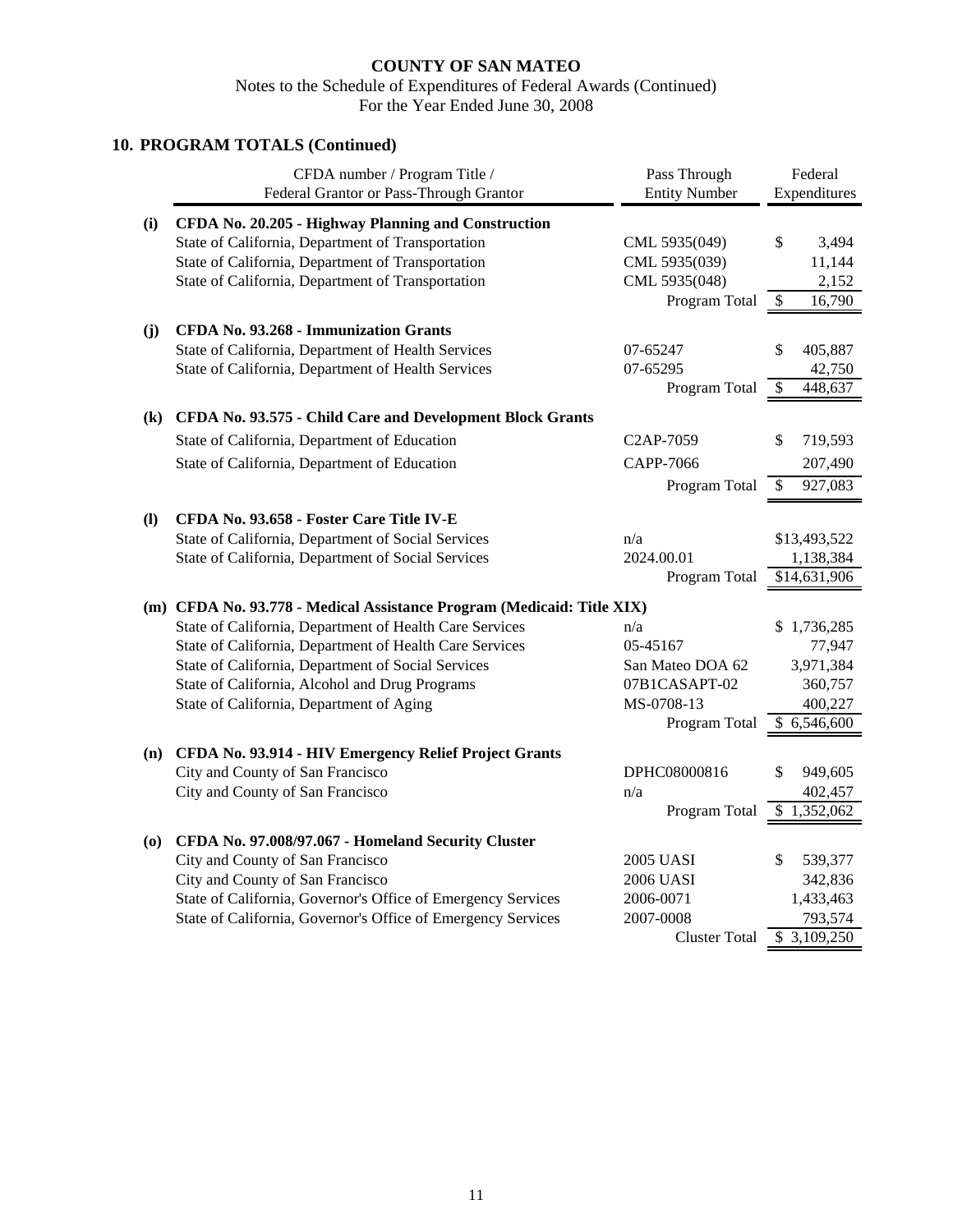#### **11. SCHEDULES OF OFFICE OF EMERGENCY SERVICES GRANT EXPENDITURES**

The following schedule represents expenditures for U.S. Department of Justice grants passed through the State of California Governor's Office of Emergency Service (OES), as well as OES funded grant expenditures for the year ended June 30, 2008. This information is included in the County's single audit report at the request of OES.

|                                                                                                                                |                                    |                                                             | Cumulative                                 |                                                             |                            | Cumulative                                                          |                                             |
|--------------------------------------------------------------------------------------------------------------------------------|------------------------------------|-------------------------------------------------------------|--------------------------------------------|-------------------------------------------------------------|----------------------------|---------------------------------------------------------------------|---------------------------------------------|
| Program Title                                                                                                                  | <b>Grant Number</b>                |                                                             | through                                    | Actual 7/1/07-6/30/08                                       |                            | through                                                             |                                             |
| and Expenditure Category                                                                                                       | <b>Grant Period</b>                | <b>Budget</b>                                               | June 30, 2007                              | Non-match                                                   | Match                      | June 30, 2008                                                       | Variance                                    |
| 2006 Coverdell Training Program<br><b>Personnel Services</b><br><b>Operating Expenses</b><br>Equipment                         | CQ 05040410<br>$7/1/07 - 10/31/07$ | $\mathcal{S}$<br>11,069                                     | \$<br>÷                                    | \$<br>11,069                                                | \$<br>$\overline{a}$       | \$<br>11,069                                                        | \$                                          |
| Total                                                                                                                          |                                    | 11,069                                                      | \$<br>$\overline{a}$                       | \$<br>11,069                                                | \$<br>$\overline{a}$       | \$<br>11,069                                                        | \$                                          |
| 2007 Coverdell Training Program<br><b>Personnel Services</b><br><b>Operating Expenses</b><br>Equipment                         | CQ 07050410<br>1/1/08-12/31/08     | \$<br>24,859                                                | \$                                         | \$<br>5,829                                                 | \$                         | \$<br>5,829                                                         | \$<br>19,030                                |
| Total                                                                                                                          |                                    | 24,859                                                      | \$<br>$\overline{a}$                       | \$<br>5,829                                                 | \$                         | \$<br>5,829                                                         | \$<br>19,030                                |
| Victim/Witness Assistance Program<br><b>Personnel Services</b><br><b>Operating Expenses</b><br>Equipment<br>Total              | VW07260410<br>$7/1/07 - 6/30/08$   | \$ 376,302<br>376,302                                       | \$<br>\$                                   | \$<br>170,755<br>\$170,755                                  | \$205,547<br>\$<br>205,547 | 376,302<br>\$<br>\$<br>376,302                                      | \$<br>\$                                    |
| Special Emphasis Victim Witness Program<br><b>Personnel Services</b><br><b>Operating Expenses</b><br>Equipment                 | SE07170410<br>$7/1/07 - 6/30/08$   | \$137,500                                                   | \$                                         | \$<br>110,000                                               | \$<br>21,222               | \$<br>131,222                                                       | \$<br>6,278                                 |
| Total<br>San Mateo County Narcotics Task Force<br><b>Personnel Services</b><br><b>Operating Expenses</b><br>Equipment<br>Total | DC 07180410<br>7/1/07-6/30/08      | \$137,500<br>\$147,389<br>55,409<br>87,856<br>290,654<br>\$ | \$<br>$\overline{\phantom{a}}$<br>\$<br>\$ | \$110,000<br>147,389<br>\$<br>55,409<br>43,699<br>\$246,497 | \$<br>21,222<br>\$<br>\$   | \$<br>131,222<br>\$<br>147,389<br>55,409<br>43,699<br>\$<br>246,497 | \$<br>6,278<br>\$<br>44,157<br>\$<br>44,157 |
| Anti-Gang Initiative<br><b>Personnel Services</b><br><b>Operating Expenses</b><br>Equipment<br>Total                           | AG07010410<br>7/1/07-6/30/08       | \$<br>157,060<br>30,860<br>\$187,920                        | \$<br>\$<br>$\overline{a}$                 | \$<br>94,146<br>16,039<br>\$110,185                         | \$<br>\$<br>$\overline{a}$ | \$<br>94,146<br>16,039<br>\$<br>110,185                             | \$<br>62,914<br>14,821<br>\$<br>77,735      |

1 Amount is reported as federal expenditures in the Schedule under CFDA number 16.560 for the National Institute of Justice Research, Evaluation, and Development Project Grants, passed through the State of California, Governor's Office of Emergency Services (page 4).

2 Amount is reported as federal expenditures in the Schedule under the CFDA number 16.575 Crime Victim Assistance Program, passed through the State of California, Governor's Office of Emergency Services (page 4).

3 Expenditures for the San Mateo County Narcotic's Task Force program is reported as federal expenditures in the Schedule under CFDA number 16.579 for the Edward Byrne Memorial Justice Assistance Grant Program, passed through the State of California, Governor's Office of Emergency Services (page 4).

4 Amount is reported as federal expenditures in the Schedule under CFDA number 16.744 for the State Projects Safe Neighborhoods Gang Task Force, passed through the State of California, Governor's Office of Emergency Services (page 4).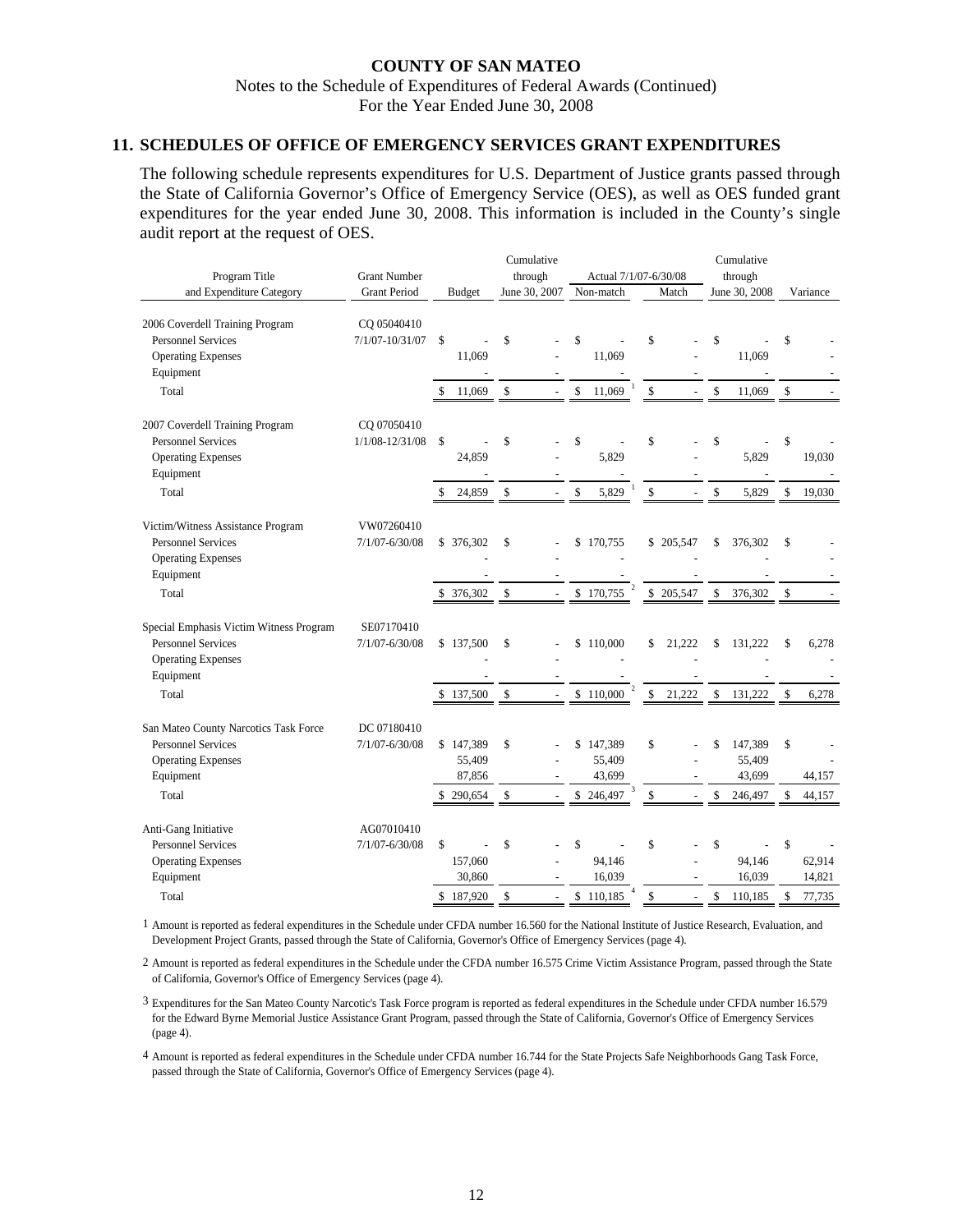3000 S Street, Suite 300 Sacramento, CA 95816 016 028 4600

2175 N. California Boulevard, Suite 645<br>Walnut Creek, CA 94596<br>925.274.0190

515 S. Figueroa Street, Suite 325 Los Angeles, CA 90071

402 West Broadway, Suite 400 San Diego, CA 92101

MACIAS GINI & O'CONNELL UP CERTIFIED PUBLIC ACCOUNTANTS & MANAGEMENT CONSULTANTS

To the Grand Jury and Board of Supervisors of the County of San Mateo Redwood City, California

## **INDEPENDENT AUDITOR'S REPORT ON INTERNAL CONTROL OVER FINANCIAL REPORTING AND ON COMPLIANCE AND OTHER MATTERS BASED ON AN AUDIT OF FINANCIAL STATEMENTS PERFORMED IN ACCORDANCE WITH** *GOVERNMENT AUDITING STANDARDS*

We have audited the financial statements of the governmental activities, the business-type activities, the discretely presented component unit, each major fund, and the aggregate remaining fund information of the County of San Mateo, California (County), as of and for the year ended June 30, 2008, which collectively comprise the County's basic financial statements, and have issued our report thereon dated November 25, 2008. Our report was modified to include a reference to other auditors. Our report also includes explanatory paragraphs indicating that the County adopted the provisions of Governmental Accounting Standards Board Statement No. 51, *Accounting and Financial Reporting for Intangible Assets* and that the fair value of the County's investments has declined subsequent to June 30, 2008 due to significant volatility in global financial markets*.* We conducted our audit in accordance with auditing standards generally accepted in the United States of America and the standards applicable to financial audits contained in *Government Auditing Standards*, issued by the Comptroller General of the United States*.* Other auditors audited the financial statements of the Housing Authority of the County of San Mateo and the San Mateo County Employees' Retirement Association, as described in our report on the County's basic financial statements. This report does not include the results of the other auditors' testing of internal control over financial reporting or compliance and other matters that are reported on separately by those auditors.

## **Internal Control Over Financial Reporting**

In planning and performing our audit, we considered the County's internal control over financial reporting as a basis for designing our auditing procedures for the purpose of expressing our opinion on the financial statements, but not for the purpose of expressing an opinion on the effectiveness of the County's internal control over financial reporting. Accordingly, we do not express an opinion on the effectiveness of the County's internal control over financial reporting.

Our consideration of internal control over financial reporting was for the limited purpose described in the preceding paragraph and would not necessarily identify all deficiencies in internal control over financial reporting that might be significant deficiencies or material weaknesses. However, as discussed below, we identified certain deficiencies in internal control over financial reporting that we consider to be significant deficiencies.

A *control deficiency* exists when the design or operation of a control does not allow management or employees, in the normal course of performing their assigned functions, to prevent or detect misstatements on a timely basis. A significant deficiency is a control deficiency, or combination of control deficiencies, that adversely affects the entity's ability to initiate, authorize, record, process, or report financial data reliably in accordance with generally accepted accounting principles such that there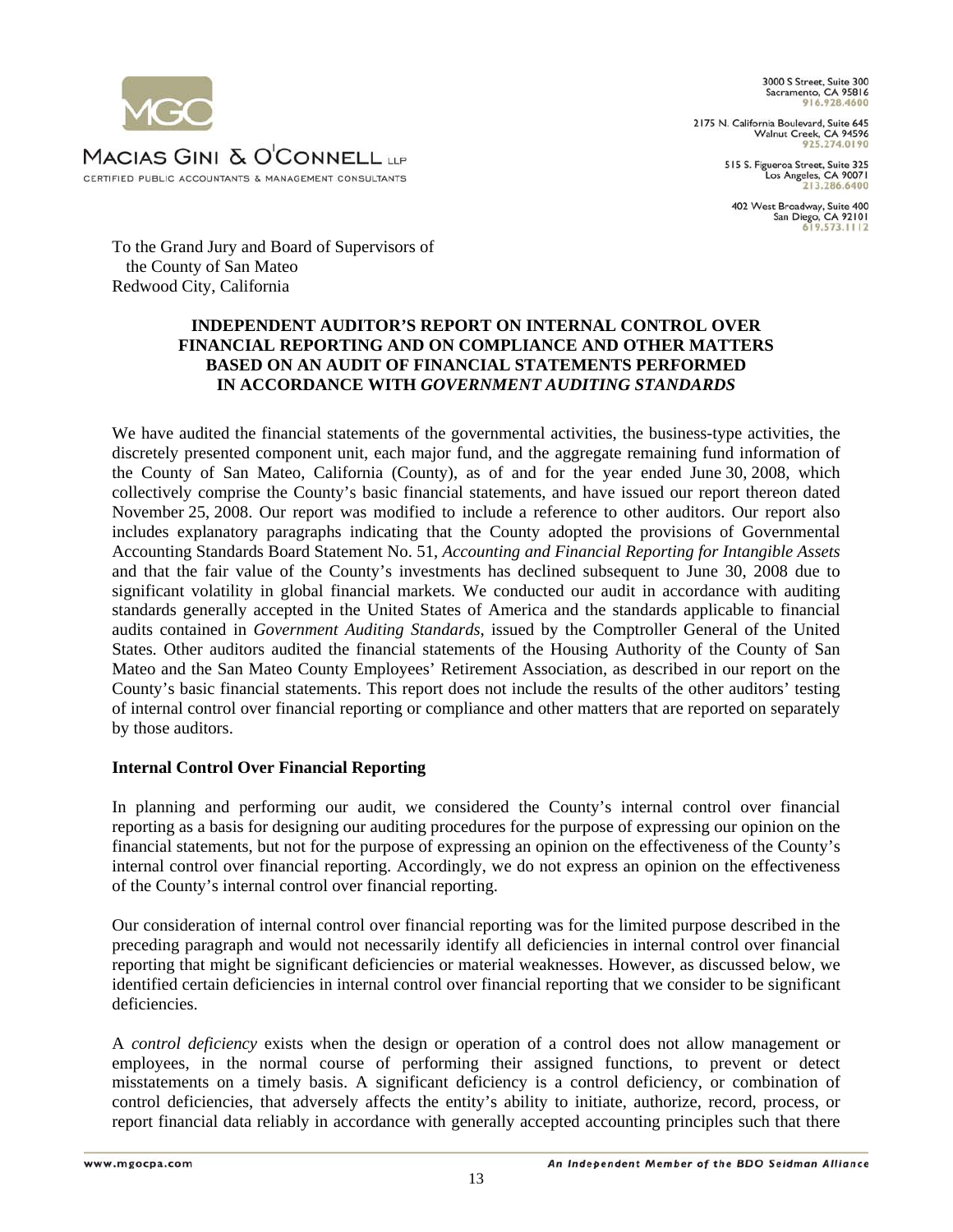is more than a remote likelihood that a misstatement of the entity's financial statements that is more than inconsequential will not be prevented or detected by the entity's internal control. We consider the deficiencies described in the accompanying schedule of findings and questioned costs as items 2008-A and 2008-B to be significant deficiencies in internal control over financial reporting.

A *material weakness* is a significant deficiency, or combination of significant deficiencies, that results in more than a remote likelihood that a material misstatement of the financial statements will not be prevented or detected by the entity's internal control.

Our consideration of the internal control over financial reporting was for the limited purpose described in the first paragraph of this section and would not necessarily identify all deficiencies in the internal control that might be significant deficiencies and, accordingly, would not necessarily disclose all significant deficiencies that are also considered to be material weaknesses. However, we believe that none of the significant deficiencies described above is a material weakness.

#### **Compliance and Other Matters**

As part of obtaining reasonable assurance about whether the County's financial statements are free of material misstatement, we performed tests of its compliance with certain provisions of laws, regulations, contracts, and grant agreements, noncompliance with which could have a direct and material effect on the determination of financial statement amounts. However, providing an opinion on compliance with those provisions was not an objective of our audit, and accordingly, we do not express such an opinion. The results of our tests disclosed no instances of noncompliance or other matters that are required to be reported under *Government Auditing Standards*.

We also noted certain additional matters that we reported to management of the County in a separate letter dated November 25, 2008.

Management's responses to the findings identified in our audit are described in the accompanying schedule of findings and questioned costs*.* We did not audit the County's response and, accordingly, we express no opinion on it.

This report is intended solely for the information and use of the County Grand Jury, County Board of Supervisors, County management, federal awarding agencies, and pass-through entities and is not intended to be and should not be used by anyone other than these specified parties.

Macias Lini & C Connel 1 LLP

Walnut Creek, California November 25, 2008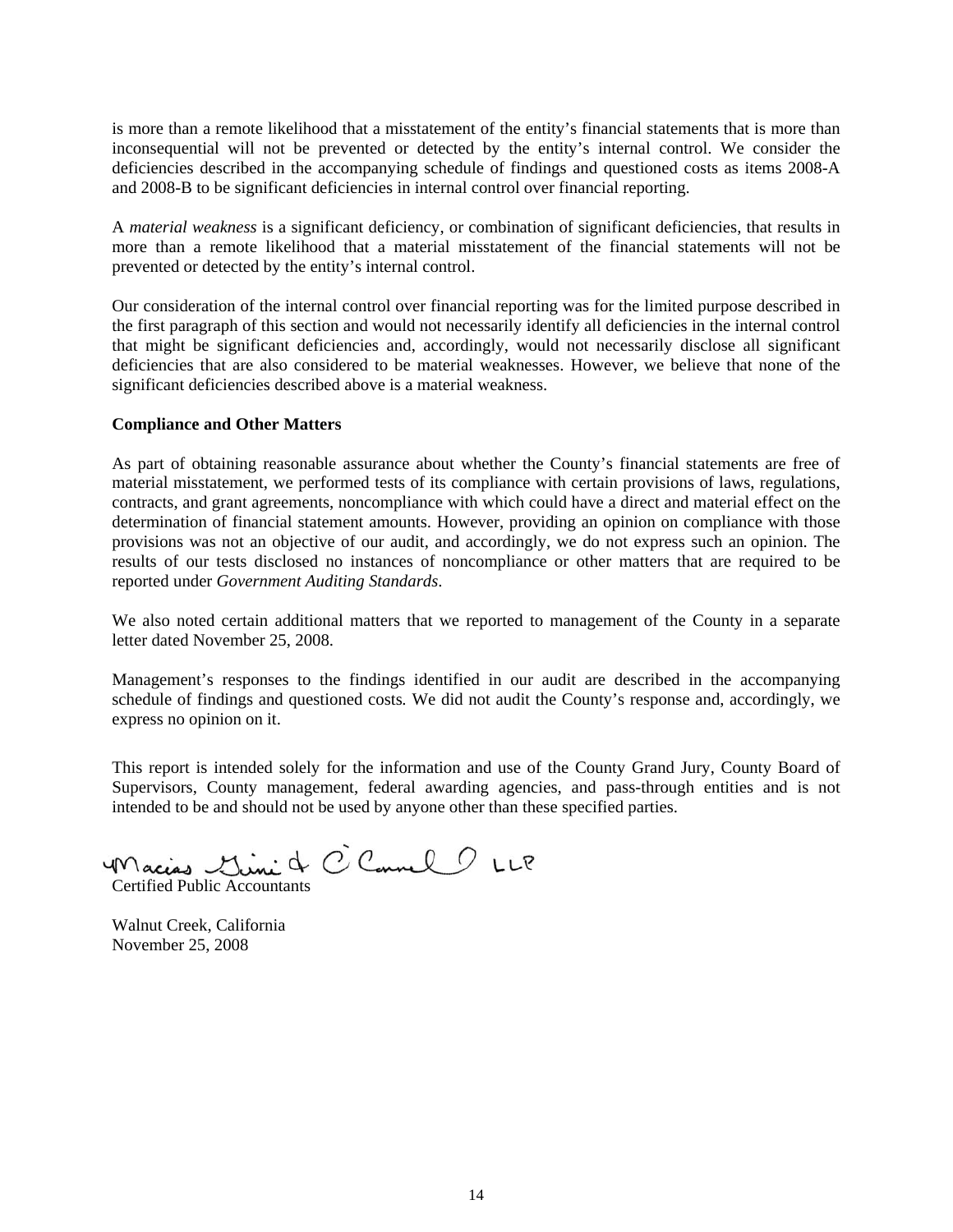3000 S Street, Suite 300 Sacramento, CA 95816

2175 N. California Boulevard, Suite 645 Walnut Creek, CA 94596 925.274.0190

> 515 S. Figueroa Street, Suite 325<br>Los Angeles, CA 90071 213, 286, 6400

402 West Broadway, Suite 400<br>San Diego, CA 92101  $9573111$ 

MACIAS GINI & O'CONNELL LEP CERTIFIED PUBLIC ACCOUNTANTS & MANAGEMENT CONSULTANTS

To the Grand Jury and Board of Supervisors of the County of San Mateo Redwood City, California

## **INDEPENDENT AUDITOR'S REPORT ON COMPLIANCE WITH REQUIREMENTS APPLICABLE TO EACH MAJOR PROGRAM AND ON INTERNAL CONTROL OVER COMPLIANCE IN ACCORDANCE WITH OMB CIRCULAR A-133**

## **Compliance**

We have audited the compliance of the County of San Mateo, California (County) with the types of compliance requirements described in the U.S. Office of Management and Budget (OMB) *Circular A-133 Compliance Supplement* that are applicable to each of its major federal programs for the year ended June 30, 2008. The County's major federal programs are identified in the summary of auditor's results section of the accompanying schedule of findings and questioned costs. Compliance with the requirements of laws, regulations, contracts, and grants applicable to each of its major federal programs is the responsibility of the County's management. Our responsibility is to express an opinion on the County's compliance based on our audit.

The County's basic financial statements include the operations of the Housing Authority of the County of San Mateo (Housing Authority) that reported expenditures of federal awards of \$61,970,517, which is not included in the schedule of expenditures of federal awards for the year ended June 30, 2008. Our audit of compliance, described below, did not include the operations of the Housing Authority because the Housing Authority's expenditures of federal awards are audited by other auditors in accordance with OMB Circular A-133.

We conducted our audit of compliance in accordance with auditing standards generally accepted in the United States of America; the standards applicable to financial audits contained in *Government Auditing Standards*, issued by the Comptroller General of the United States; and OMB Circular A-133, *Audits of States, Local Governments, and Non-Profit Organizations*. Those standards and OMB Circular A-133 require that we plan and perform the audit to obtain reasonable assurance about whether noncompliance with the types of compliance requirements referred to above that could have a direct and material effect on a major federal program occurred. An audit includes examining, on a test basis, evidence about the County's compliance with those requirements and performing such other procedures as we considered necessary in the circumstances. We believe that our audit provides a reasonable basis for our opinion. Our audit does not provide a legal determination of the County's compliance with those requirements.

In our opinion, the County complied, in all material respects, with the requirements referred to above that are applicable to each of its major federal programs for the year ended June 30, 2008. However, the results of our auditing procedures disclosed instances of noncompliance with those requirements, which are required to be reported in accordance with OMB Circular A-133 and which are described in the accompanying schedule of findings and questioned costs as item 2008-01.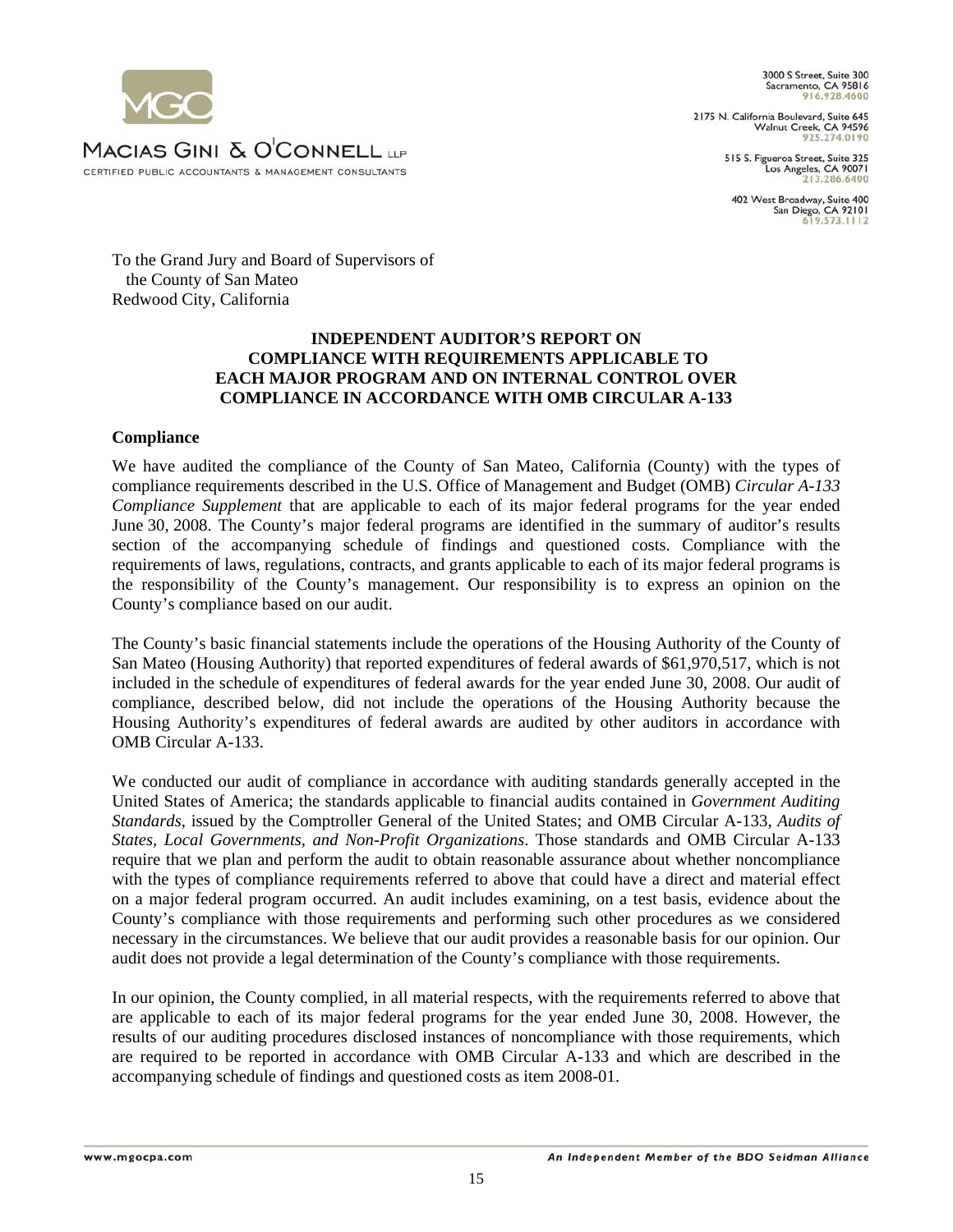#### **Internal Control Over Compliance**

The management of the County is responsible for establishing and maintaining effective internal control over compliance with the requirements of laws, regulations, contracts, and grants applicable to federal programs. In planning and performing our audit, we considered the County's internal control over compliance with the requirements that could have a direct and material effect on a major federal program in order to determine our auditing procedures for the purpose of expressing our opinion on compliance, but not for the purpose of expressing an opinion on the effectiveness of internal control over compliance. Accordingly, we do not express an opinion on the effectiveness of the County's internal control over compliance.

Our consideration of internal control over compliance was for the limited purpose described in the preceding paragraph and would not necessarily identify all deficiencies in the County's internal control that might be significant deficiencies or material weaknesses as defined below. However, as discussed below, we identified a deficiency in internal control over compliance that we consider to be a significant deficiency.

A *control deficiency* in an entity's internal control over compliance exists when the design or operation of a control does not allow management or employees, in the normal course of performing their assigned functions, to prevent or detect noncompliance with a type of compliance requirement of a federal program on a timely basis. A *significant deficiency* is a control deficiency, or combination of control deficiencies, that adversely affects the entity's ability to administer a federal program such that there is more than a remote likelihood that noncompliance with a type of compliance requirement of a federal program that is more than inconsequential will not be prevented or detected by the entity's internal control. We consider the deficiency in internal control over compliance described in the accompanying schedule of findings and questioned costs as item 2008-01 to be a significant deficiency.

A *material weakness* is a significant deficiency, or combination of significant deficiencies, that results in more than a remote likelihood that material noncompliance with a type of compliance requirement of a federal program will not be prevented or detected by the entity's internal control. We did not consider the deficiency described in the accompanying schedule of findings and questioned costs to be a material weakness.

The County's responses to the findings identified in our audit are described in the accompanying schedule of findings and questioned costs. We did not audit the County's responses and, accordingly, we express no opinion on them.

This report is intended solely for the information and use of the County Grand Jury, County Board of Supervisors, County management, federal awarding agencies and pass-through entities and is not intended to be and should not be used by anyone other than these specified parties.

Macias Mini & C Connel 1 LLP

Walnut Creek, California February 27, 2009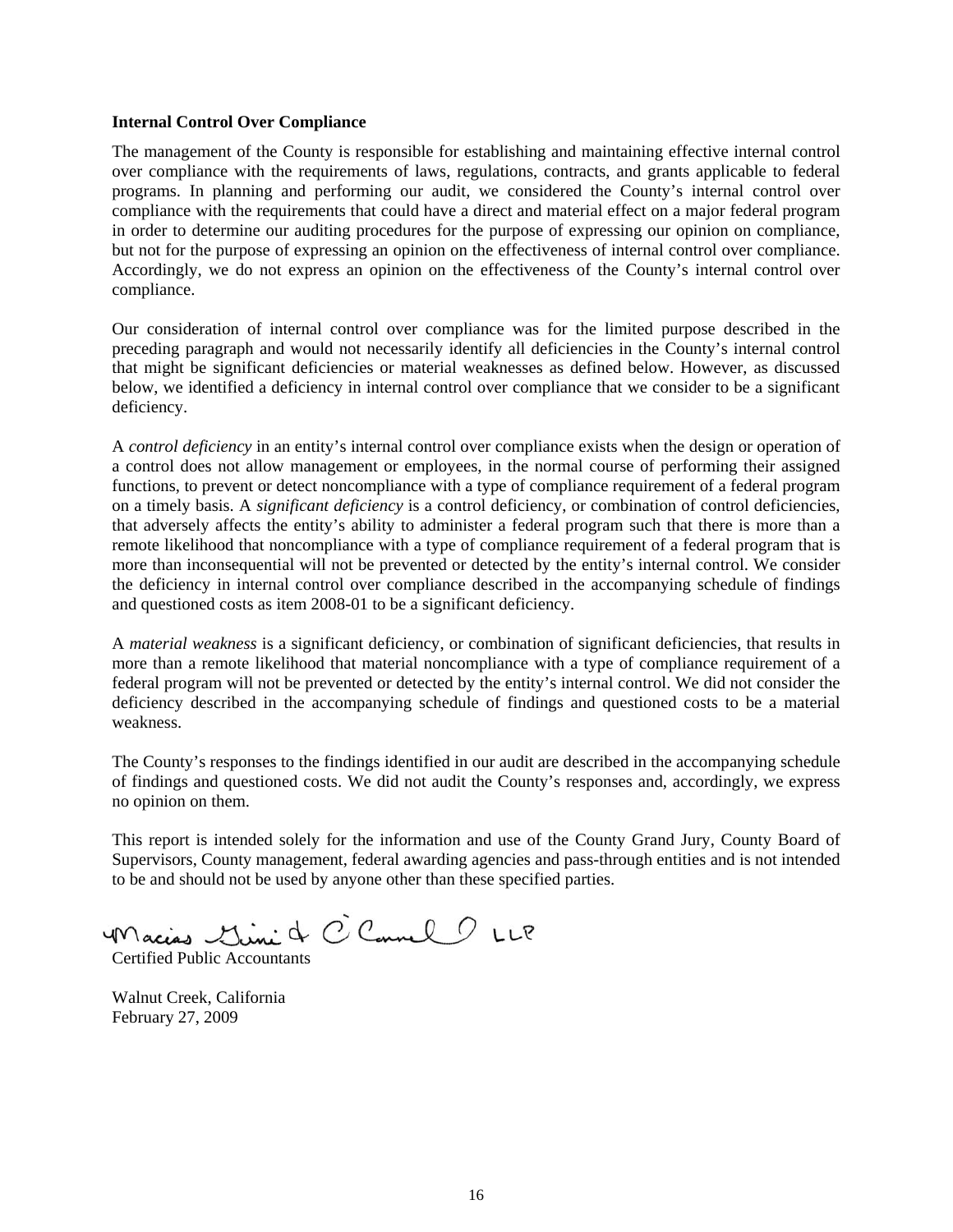# Schedule of Findings and Questioned Costs

For the Year Ended June 30, 2008

# **Section I – Summary of Auditor's Results**

| <b>Financial Statements:</b>                                                                                                                                                                                                                                                                                                                                                                                                                                                                  |                                                                                           |
|-----------------------------------------------------------------------------------------------------------------------------------------------------------------------------------------------------------------------------------------------------------------------------------------------------------------------------------------------------------------------------------------------------------------------------------------------------------------------------------------------|-------------------------------------------------------------------------------------------|
| Type of auditor's report issued:                                                                                                                                                                                                                                                                                                                                                                                                                                                              | Unqualified                                                                               |
| Internal control over financial reporting:                                                                                                                                                                                                                                                                                                                                                                                                                                                    |                                                                                           |
| Material weaknesses identified?<br>$\bullet$<br>Significant deficiencies identified that are<br>$\bullet$<br>not considered to be material weaknesses?                                                                                                                                                                                                                                                                                                                                        | No<br>Yes                                                                                 |
| Noncompliance material to financial<br>statements noted?                                                                                                                                                                                                                                                                                                                                                                                                                                      | No                                                                                        |
| Federal Awards:                                                                                                                                                                                                                                                                                                                                                                                                                                                                               |                                                                                           |
| Internal control over major programs:                                                                                                                                                                                                                                                                                                                                                                                                                                                         |                                                                                           |
| Material weaknesses identified?<br>$\bullet$<br>Significant deficiencies identified that are<br>$\bullet$                                                                                                                                                                                                                                                                                                                                                                                     | N <sub>0</sub>                                                                            |
| not considered to be material weaknesses?                                                                                                                                                                                                                                                                                                                                                                                                                                                     | Yes                                                                                       |
| Type of auditor's report issued on compliance<br>for major programs:                                                                                                                                                                                                                                                                                                                                                                                                                          | Unqualified                                                                               |
| Any audit findings disclosed that are required<br>to be reported in accordance with section<br>$510(a)$ of Circular A-133?                                                                                                                                                                                                                                                                                                                                                                    | Yes                                                                                       |
| Identification of major programs:                                                                                                                                                                                                                                                                                                                                                                                                                                                             |                                                                                           |
| Program Title                                                                                                                                                                                                                                                                                                                                                                                                                                                                                 | <b>CFDA</b> Number                                                                        |
| High Intensity Drug Trafficking Area<br><b>Community Development Block Grants/Entitlement Grants</b><br><b>HOME</b> Investment Partnerships Program<br>Acquired Immunodeficiency Syndrome (AIDS) Activity<br>Temporary Assistance for Needy Families<br><b>Child Support Enforcement</b><br>Medical Assistance Program<br><b>Homeland Security Cluster</b><br>* CFDA no. 97.008 Urban Areas Security Initiative grants are part<br>of the Homeland Security Cluster for 2005 and 2006 awards. | 07. Unknown<br>14.218<br>14.239<br>93.118<br>93.558<br>93.563<br>93.778<br>97.008*/97.067 |
| Dollar threshold used to distinguish between                                                                                                                                                                                                                                                                                                                                                                                                                                                  |                                                                                           |
| Type A and Type B programs:                                                                                                                                                                                                                                                                                                                                                                                                                                                                   | \$3,000,000                                                                               |
| Auditee qualified as low-risk auditee?                                                                                                                                                                                                                                                                                                                                                                                                                                                        | No                                                                                        |

 $\mathbb{R}$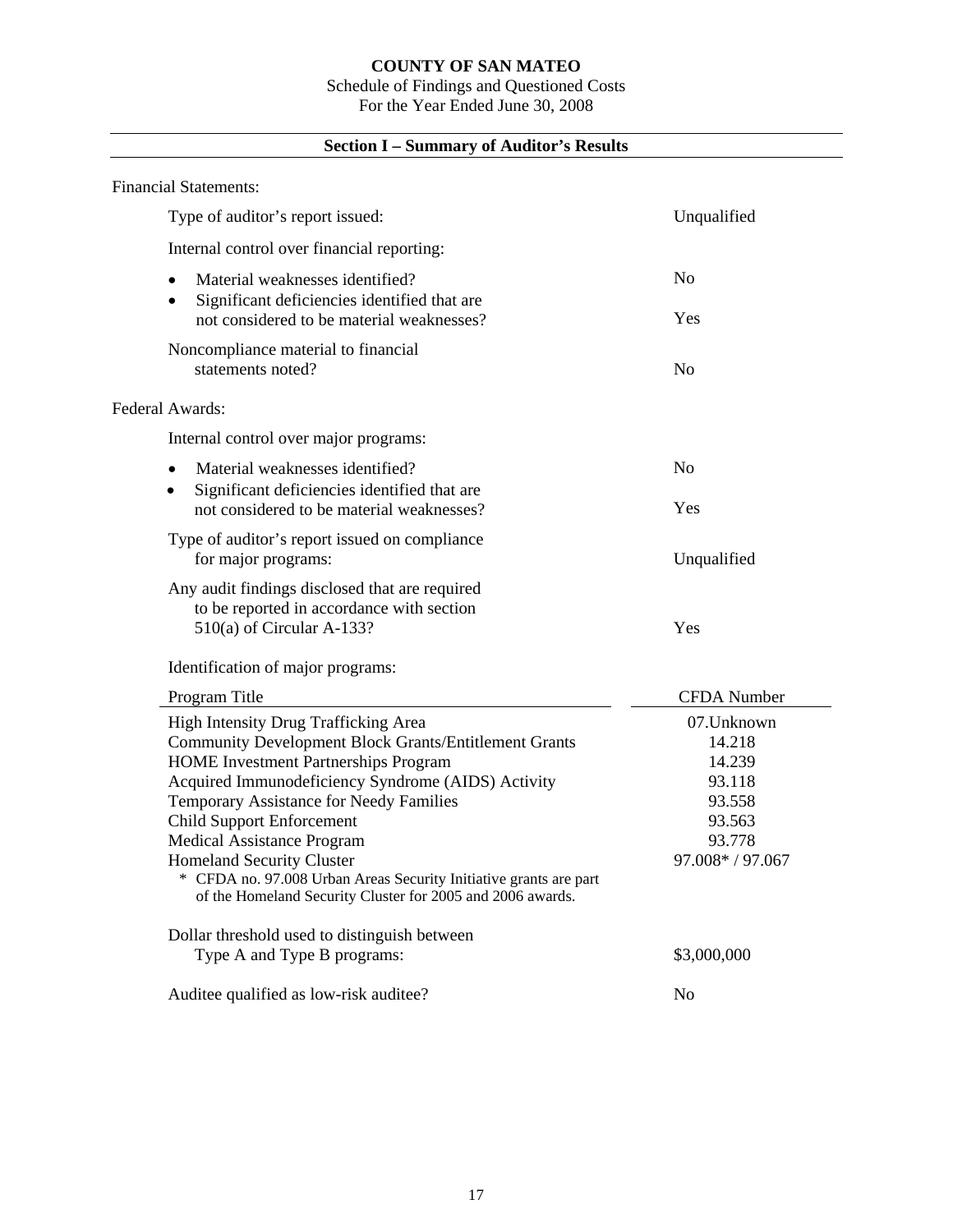## **Section II – Financial Statement Findings**

#### **2008-A, Well Patient Admission Documentation**  *Significant Deficiency*

Counties are mandated to provide health care to their uninsured, medically, indigent residents under Section 17000 of the California Welfare and Institutions Code. The County of San Mateo (County) fulfilled this obligation by creating the Wellness, Education, Linkage, Low-Cost (Well) Program in July 1996. The Well Program has established four eligibility criteria, which require at the date of service the patients:

- 1. Do not qualify for other insurance programs such as Medi-Cal;
- 2. Are residents of the County;
- 3. Have income below 200 percent of the federal poverty level (FPL); and
- 4. Have assets that do not exceed \$2,000 per family unit member (excluding one vehicle and one principal residence).

Consequently, the admissions process requires applicants to submit all required verification documents, complete a One-e-App screening process with an eligibility worker, and sign a Declaration Acknowledgement Form attesting to the information provided.

During our audit, we selected 45 Well patients as part of our internal control testing over patient admissions and eligibility to verify that all admissions to the Well Program were in accordance with guidelines noted above. During the process of verifying that patients met eligibility requirements, we noted the following exceptions:

- 1 patient who was determined eligible for the Well Fee Waiver did not have the required Declaration Acknowledgement Form in the patient file. This form documents the patient declaration that the information and documentation supporting the eligibility determination is true and correct.
- 1 patient was provided service after the period of eligibility had expired. Upon further review, we noted that the patient was reassessed as eligible 7 months after the unauthorized services were provided.

We recommend that the Medical Center's management develop a tracking tool, such as a checklist, to determine that all eligibility requirements are completed timely and required documentation received and properly filed.

#### **Management Response:**

Effective April 1, 2009, WELL Program eligibility will be audited by a WELL Program Benefits Analyst to ensure that the required documentation is in place.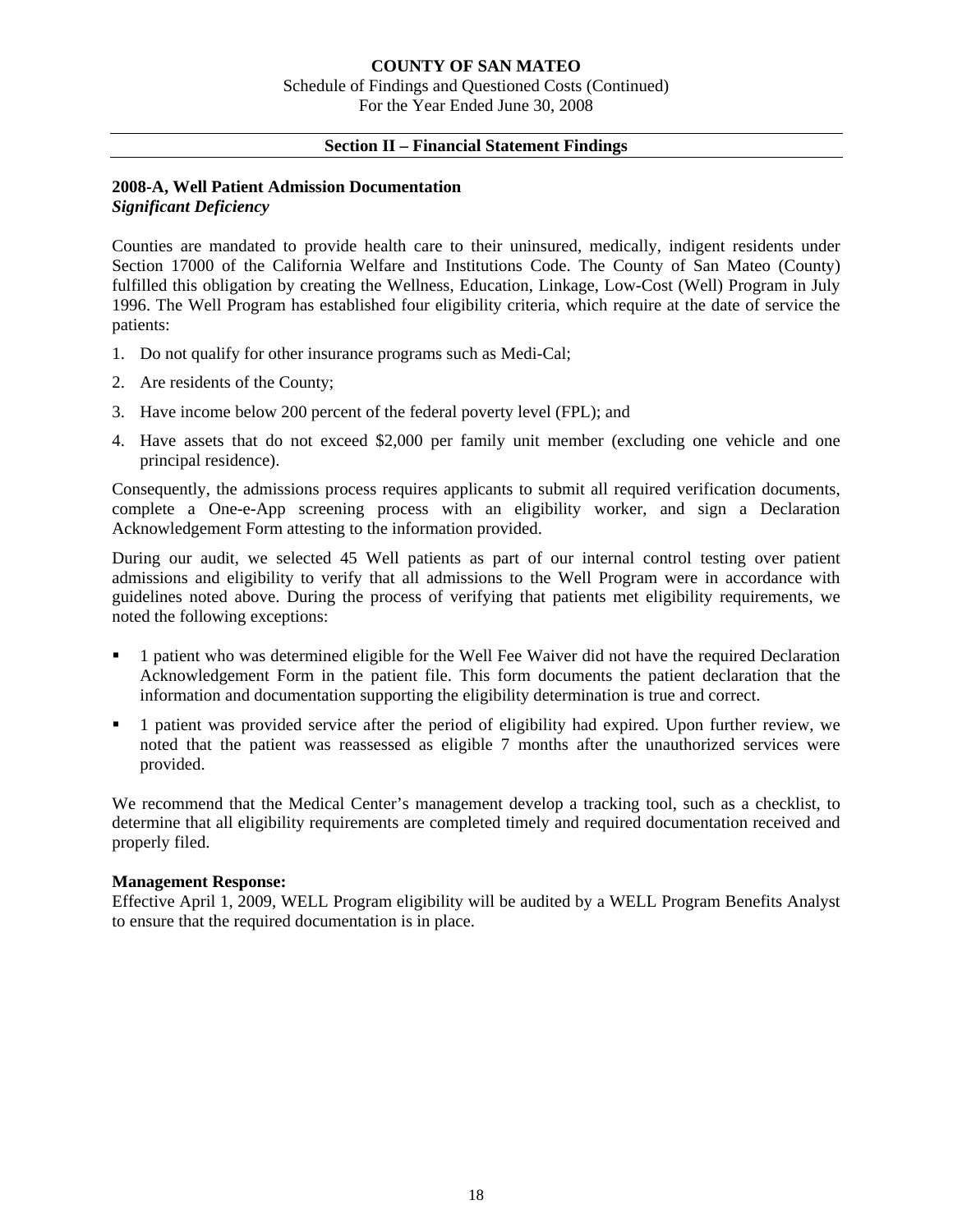## **COUNTY OF SAN MATEO**  Schedule of Findings and Questioned Costs (Continued) For the Year Ended June 30, 2008

## **Section II – Financial Statement Findings (Continued)**

## **2008-B, Contractual Allowance Analysis**  *Significant Deficiency*

During our audit we reviewed the Medical Center's contractual analysis worksheet (Reserve Calculation) for the fiscal year ended 2008. Due to formula errors in the worksheet, we noted that 2 financial classes had negative net accounts receivable balances totaling \$4.5 million. In addition, we noted that the "U" reclassification analysis had not been updated in 2 years. The "U" reclassification redistributes balances in financial class "U" (Undetermined) to other financial classes based on historic final eligibility determinations. The total amount reclassified to other financial classes for fiscal year 2008 was \$10.7 million.

Subsequent to our review, management reanalyzed its methodology and corrected the formula errors in the worksheet. In addition, management performed an analysis of the inpatient "U" financial class and updated its distribution for inpatient accounts only. Based on the revised analysis, we determined that accounts receivable was understated by \$921,000, contractual allowances was understated by \$638,000 and net patient services revenues was understated by \$283,000. These misstatements were corrected in the financial statements.

We recommend that management add a net account receivable column to its Reserve Calculation worksheet to identify financial classes with negative accounts receivable balances and review its methodology to ensure these items are properly mitigated. In addition, we recommend that management develop procedures to perform an analysis of financial class "U" annually to ensure reclassifications are based on current information.

## **Management Response:**

Management agrees with the recommendation and has already started to update the current methodology to analyze and review the contractual allowances and ensure proper internal control.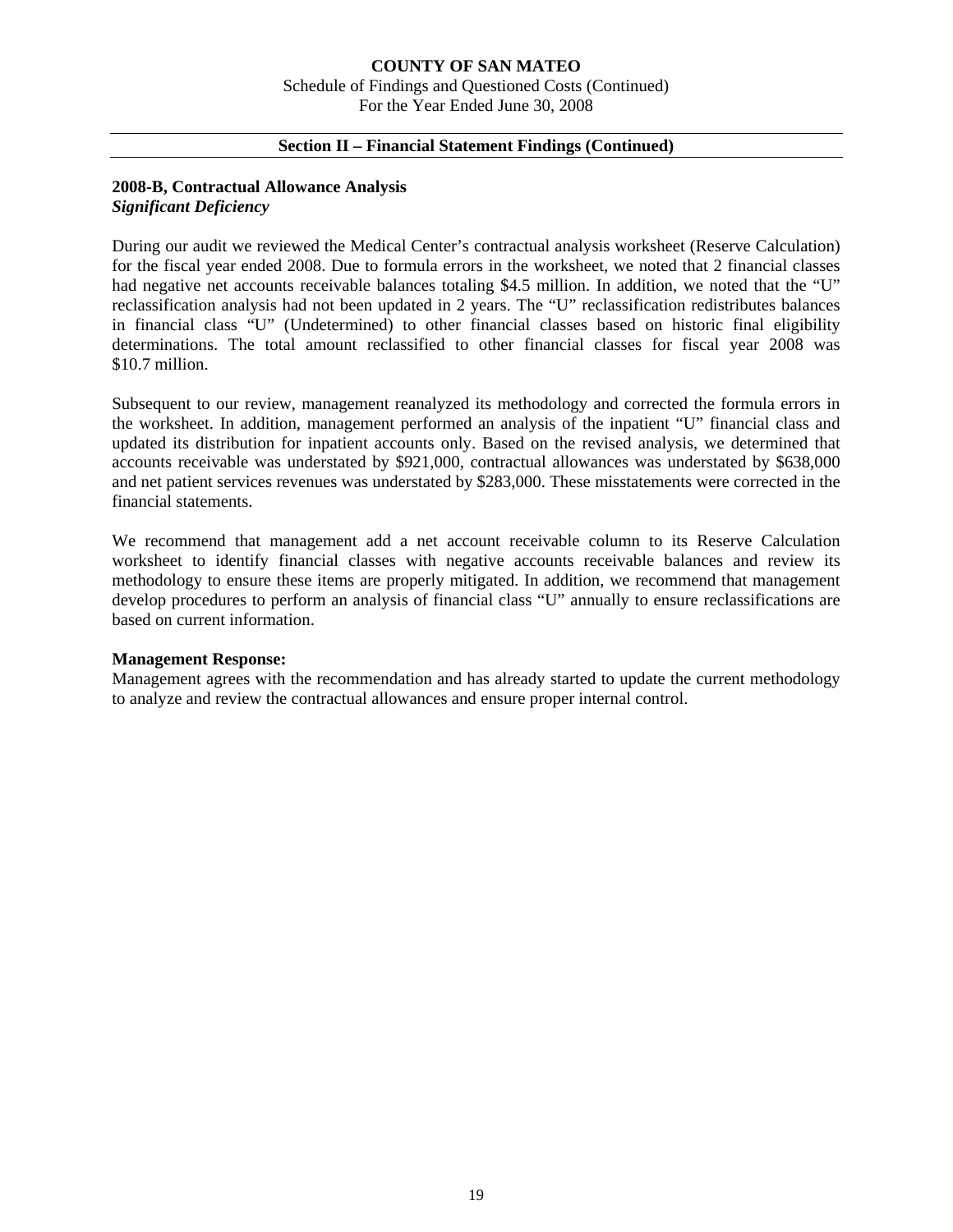#### **COUNTY OF SAN MATEO**  Schedule of Findings and Questioned Costs (Continued) For the Year Ended June 30, 2008

## **Section III – Federal Award Findings and Questioned Costs**

## **Finding 2008-01 U.S. Office of National Drug Control Policy**  High Intensity Drug Trafficking Area, CFDA number 07.unknown Administered by the Northern California HIDTA Office *Earmarking – Overtime Limit*

## **Criteria**

In accordance with the High Intensity Drug Trafficking Area (HIDTA) Program Policy and Budget Guidance handbook, HIDTA-funded overtime for individual state and local law enforcement personnel and uniformed federal agents shall not exceed the lower of: (1) applicable state and local regulations of officer's parent agency; or (2) 25 percent of the federal GS-12 step 1 level pay scale for Federal Law Enforcement Officers ("Rest of U.S.") in effect at the beginning of the calendar year. The maximum overtime amounts per individual were \$15,854 effective January 1, 2007 and \$16,329 effective January 1, 2008.

#### **Condition**

The Northern California HIDTA (NC HIDTA) Office currently uses an Excel spreadsheet to track overtime payments made to individuals using HIDTA funds to ensure that individuals do not exceed the prescribed limits. Requests for overtime reimbursements submitted by initiative commanders are reviewed and approved by the NC HIDTA Director for payment, and subsequently inputted into the Excel spreadsheet by an Executive Assistant. Whereas NC HIDTA monitored this requirement using a fiscal year (July through June) basis in the prior year, it decided to convert to a calendar year (January through December) basis in late 2007. As part of the conversion, NC HIDTA re-organized overtime reimbursement records starting from January 1, 2007 to ensure individual officers remain within the specified limits. However, while the reorganization was being performed, NC HIDTA continued to make approved overtime reimbursements.

During our audit, we selected 40 individuals who received overtime reimbursements for review and noted 3 individuals whose reimbursements in calendar year 2007 exceeded the maximum limit.

| <b>Index</b> |   | <b>Amount Paid</b> | 2007 Limit | <b>Questioned Cost</b> |
|--------------|---|--------------------|------------|------------------------|
|              |   | $16,095$ \$        | 15,854 \$  | 241                    |
|              |   | 16,801             | 15,854 \$  | 947                    |
|              | S | 17,127             | 15,854     | 1,273                  |
|              |   | 50,023             |            | 2,461                  |

## **Effect**

NC HIDTA is at risk of reimbursing individuals in excess of the prescribed overtime limits.

#### **Questioned Cost**

\$2,461

#### **Recommendation**

Since the over-reimbursements were a result of the conversion process, we recommend that NC HIDTA consult the grantor agency for guidance on any necessary corrective action for the questioned costs identified for calendar year 2007.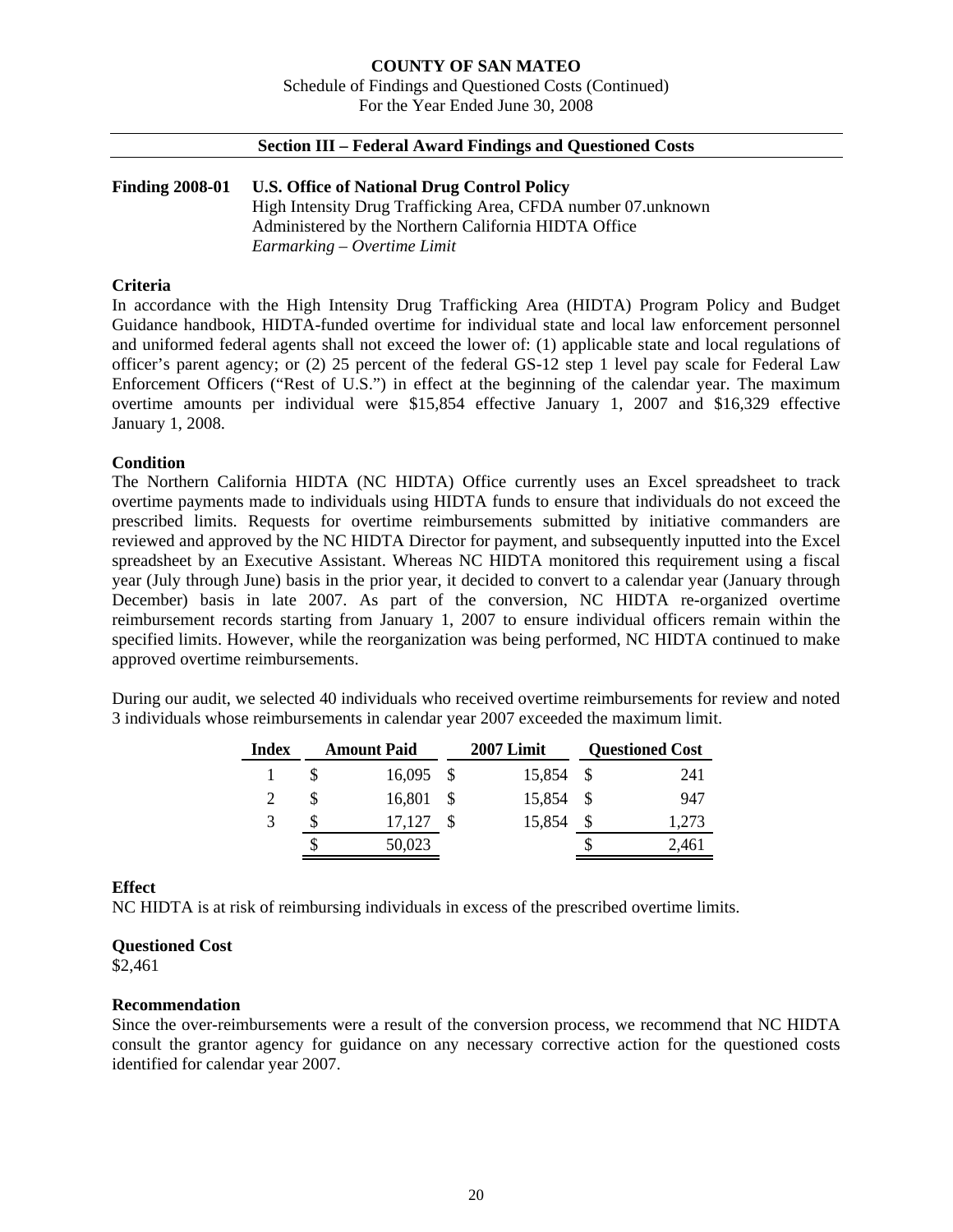## **COUNTY OF SAN MATEO**  Schedule of Findings and Questioned Costs (Continued) For the Year Ended June 30, 2008

## **Section III – Federal Award Findings and Questioned Costs (Continued)**

#### **Management Response**

During the conversion of switching over from tracking overtime by fiscal year to tracking overtime by calendar year, there was a delay in the reorganization of records. This delay caused the overpayment of overtime to 3 agents. However, the overtime tracking process that is currently in place will ensure that overpayments will not occur again. The Northern California HIDTA will consult the grantor agency for guidance on any necessary action for the questioned costs identified for calendar year 2007.

The Northern California HIDTA's process for tracking overtime is as follows:

- 1) Initiative Commanders submit overtime reimbursement requests to the NC HIDTA. Prior to submitting the requests, they are required to ensure that there are enough funds in their budget, the overtime was pre-approved, allowable and that the agent has not exceeded their annual overtime maximum amount.
- 2) The Financial Manager reviews the overtime reimbursement request to ensure that all overtime is allowed, appropriate documentation is attached and all calculations are correct.
- 3) After review by the Financial Manager, the Director reviews and approves or rejects the overtime reimbursement requests.
- 4) If rejected, the Financial Manager sends the reimbursement request back to the Initiative Commander. If approved, the reimbursement request is sent to the Executive Secretary to input the information into the Excel spreadsheet that tracks the amount of overtime paid to each individual. This Excel spreadsheet records overtime from January to December and has a totals column as well as a status column that alerts the NC HIDTA when the agent has reached \$14,000. At this point, the Executive Secretary informs the Financial Manager who then informs the Initiative Commander. Although the maximum overtime limit is over \$14,000, this amount is used to give the Initiative Commander advanced notice. After recording the overtime information, the Executive Secretary gives the reimbursement requests for those agents who have not reached the maximum amount to the Financial Manager to process payment. For those reimbursement requests where an agent has exceeded his/her maximum amount, the Financial Manager returns the reimbursement request back to the Initiative Commander.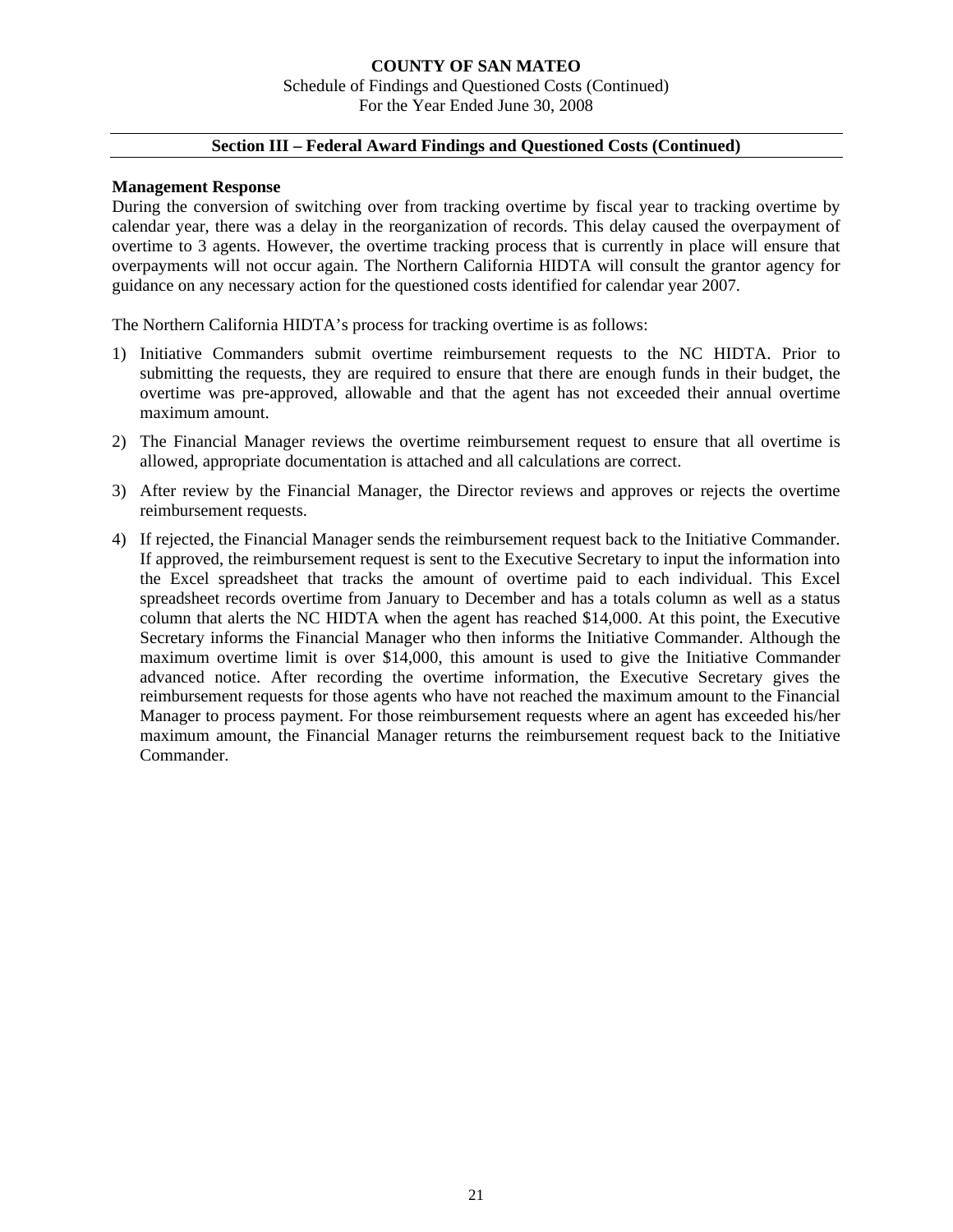#### **COUNTY OF SAN MATEO**  Status of Prior Year Findings and Questioned Costs For the Year Ended June 30, 2008

| <b>Reference Number:</b>                 | 2007-01                                                                                                                                                                                                                                                                                                                                                                                                                                                                                                                                                                                                                                                                                                                                                                                                                                                                                                                                                                                                                                                                                                                                                                                                                                                          |
|------------------------------------------|------------------------------------------------------------------------------------------------------------------------------------------------------------------------------------------------------------------------------------------------------------------------------------------------------------------------------------------------------------------------------------------------------------------------------------------------------------------------------------------------------------------------------------------------------------------------------------------------------------------------------------------------------------------------------------------------------------------------------------------------------------------------------------------------------------------------------------------------------------------------------------------------------------------------------------------------------------------------------------------------------------------------------------------------------------------------------------------------------------------------------------------------------------------------------------------------------------------------------------------------------------------|
| Federal Catalog Number/<br>Program Name: | 07 / High Intensity Drug Trafficking Area<br>14.218 / Community Development Block Grants/Entitlement Grants<br>14.239 / HOME Investment Partnerships Program<br>15.916 / Outdoor Recreation-Acquisition, Development and Planning<br>16.575 / Crime Victim Assistance<br>17.235 / Senior Community Service Employment Program<br>20.106 / Airport Improvement Program<br>84.186 / Safe and Drug-Free Schools and Communities - State Grants<br>93.041 / Prevention of Elder Abuse, Neglect, and Exploitation<br>93.044 / Supportive Services and Senior Centers<br>93.045 / Special Programs for the Aging - Title III, Part C - Nutrition<br>Services<br>93.052 / National Family Caregiver Support, Title III, Part E<br>93.118 / Acquired Immunodeficiency Syndrome (AIDS) Activity<br>93.243 / National Significance<br>93.558 / Temporary Assistance for Needy Families<br>93.617 / Help America Vote Act of 2002 (HAVA 261)<br>93.778 / Medical Assistance Program (Medicaid; Title XIX)<br>93.779 / Centers for Medicare and Medicaid Services (CMS) Research,<br>16.011/97.008 / Urban Areas Security Initiative<br>97.036 / Disaster Grants - Public Assistance<br>97.067 / Urban Areas Security Initiative<br>93.596 / Child Care and Development Fund |
| <b>Audit Finding:</b>                    | Numerous changes to the SEFA resulted in a net increase to the SEFA of<br>\$4.9 million and affected 24 federal programs, 7 of which were selected<br>as major programs for fiscal year 2007. These changes also significantly<br>affected the planning of the audit, including the required risk analysis and<br>determination and the scope of major programs.                                                                                                                                                                                                                                                                                                                                                                                                                                                                                                                                                                                                                                                                                                                                                                                                                                                                                                 |
| <b>Status of Corrective Action:</b>      | Appears corrected.<br>The Controller's Office conducted a single audit training for fiscal<br>officers from various County departments, and has also reviewed<br>reconciliations of claimed grant reimbursements to amounts reported in<br>the general ledger and amounts reported in the SEFA.<br>The County Manager's Office has developed a grant manual to establish<br>uniform grant management policies and procedures throughout the<br>County. The grant manual has been published in the County intranet in<br>FY 2008-09.                                                                                                                                                                                                                                                                                                                                                                                                                                                                                                                                                                                                                                                                                                                              |